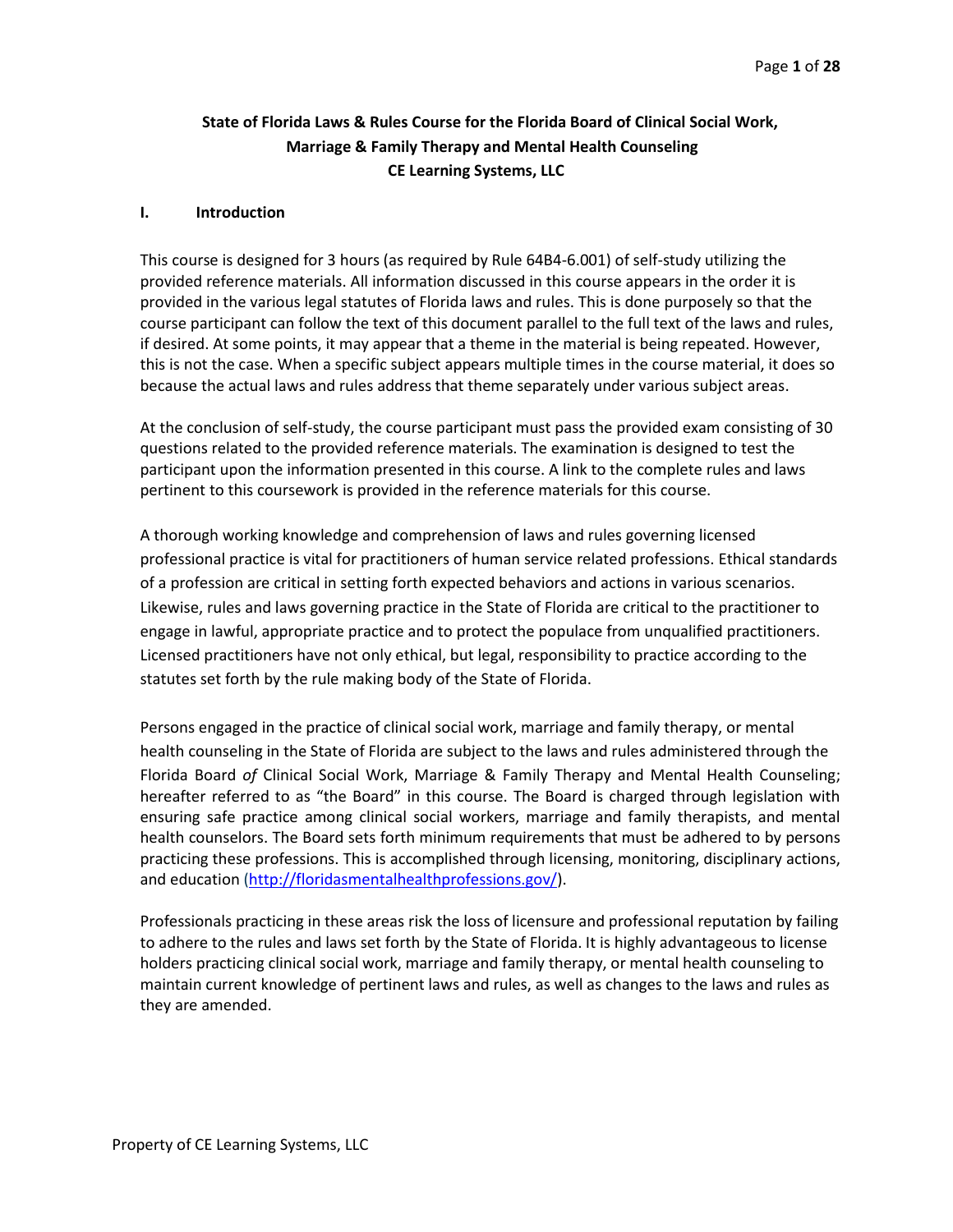## **II. State of Florida Rule Title 64B4-6**

One important change is the impetus for this course. The State of Florida has introduced through legislation the requirement that licensees engaged in the practice of clinical social work, marriage and family therapy, and mental health counseling must complete three (3) hours of continuing education coursework on laws and rules as outlined in Chapter 64B4-6 (License Renewal, Continuing Education Credit). This requirement must be met by licensed practitioners of the stated disciplines/professions every third biennium following initial licensure. In essence, the rule states that during the licensure renewal period following the licensee's second renewal is the time period that a laws and rules course must be completed. This new requirement adds to the existing requirements already in place by Florida legislation as detailed below:

- Each renewal period following first renewal of licensure-thirty (30) hours of continuing education to include two (2) hours on the prevention of medical errors; three (3) hours on professional ethics/boundary issues.
- Within six (6) months of initial licensure and every third renewal following-two (2) hours on domestic violence.
- Finally, introduction of the newest change to Chapter 64B4-6 requires three (3) hours on laws and rules every third biennium after the initial licensure. This course addresses the requirement for those three (3) hours of continuing education on laws and rules.

This is a significant change for practitioners of these disciplines. This change not only sets forth new continuing education requirements, but directly impacts the renewal of licenses for clinical social work, mental health counseling, and marriage and family therapy. This is because the changes alter the content of continuing education courses that must be completed at various license renewal intervals. The State of Florida requires specific continuing education in the areas of medical error prevention, laws and rules, and domestic violence. See the FROM THE LAW excerpt on the following page for specific language from the law.

## **FROM THE LAW: 64B4-6.001 Renewal of Active License**

(1) The Department of Health shall renew an active license upon receipt of the biennial license fee, as established by Rule 64B4-4.005, F.A.C. By remitting the correct fee to the Department, the licensee is affirming that all requirements for license renewal have been met. Each biennial renewal period shall begin on the date established by the Department.

(2) A licensee shall not be required to complete continuing education for the first renewal of licensure. For each subsequent renewal:

(a) A licensee must complete 30 hours of approved continuing education credit including: two hours on the prevention of medical errors; three hours relating to professional ethics and boundary issues during the twoyear period ending on the last day of the biennial renewal period.

(b) A maximum of six (6) of the required thirty (30) hours of continuing education may be accrued for credit during one biennium by attending programs designed for the purpose of enhancing the licensee's administrative, office management, or other non-clinical skills.

(3) Within six (6) months of initial licensure and every third renewal thereafter, a licensee must complete a 2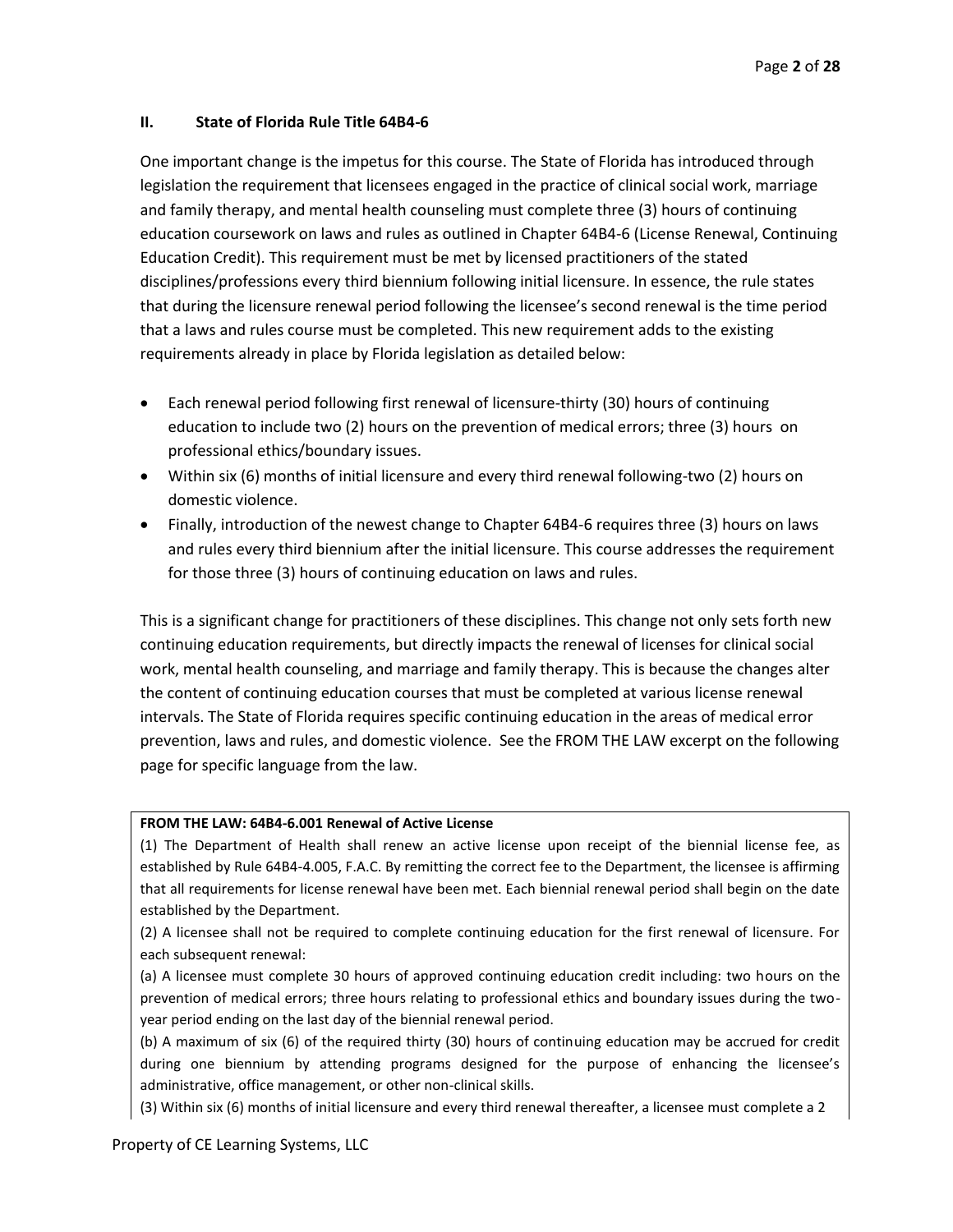hour continuing education course on domestic violence.

(4) Every third biennum after initial licensure, a licensee must complete 3 hour laws and rules continuing education units.

(5) Continuing education hours earned by a licensee to satisfy any disciplinary action shall be in addition to those required for renewal for each biennium.

*(Source: Chapter 64B4-6, License Renewal, Continuing Education Credit, State of Florida)*

**Quick Review**: Rule Title 64B4.6001 states that licensees practicing clinical social work, marriage and family therapy, and mental health counseling must complete a laws and rules continuing education course every third biennium following licensure. Said course must be 3 hours in duration and address Chapter 456, Chapter 491, and Rule Title 64B4-6.001. State of Florida Rule Title 64-B4-6.0046 addresses specific requirements of the curriculum required in the laws and rules course as detailed in the excerpt below.

## **FROM THE LAW: 64B4-6.0046 Course Content Requirement of Continuing Education Courses for Renewal Laws and Rules Course.**

(1) The renewal laws and rules course shall be three (3) hours in duration.

(2) The course shall provide information about and review changes to the laws and rules contained in Chapters 456 and 491, F.S., and Rule Title 64B4, F.A.C.

(3) The renewal laws and rules course must be presented by a Board approved continuing education provider or a Board approved laws and rules course provider

*(Source: Chapter 64B4-6, License Renewal, Continuing Education Credit, State of Florida)*

Transitioning to the next component of this course, it is important to point out that Chapter 456 sets forth the general provisions related to the regulation and licensure of health professions and occupations. Chapter 491 more specifically sets for the provisions of rules and law for the regulation and licensure of clinical, counseling, and psychotherapy services. As stated, this course is specifically written for professionals engaged in the practice of clinical social work, marriage and family therapy, and mental health counseling to fulfill the requirements of 3 hours of rules and laws continuing education every third biennium following licensure.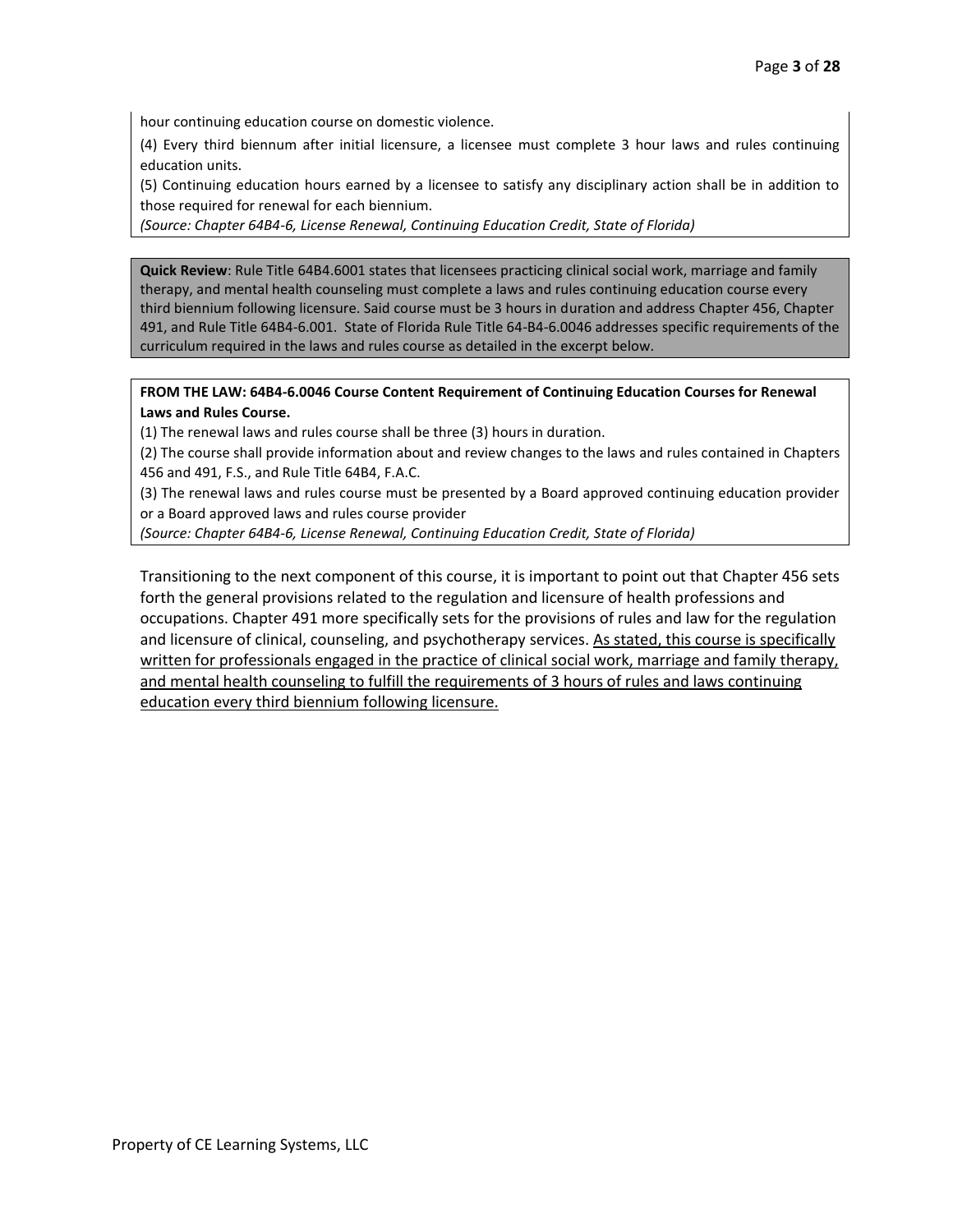# **III. Chapter 456 (Health Professions and Occupations: General Provisions) of Title XXXII (Regulation of Professions and Occupations)**

Title XXXII of Florida Law deals specifically with the regulation of professions and occupations. Contained in Title XXXII is Chapter 456, which specifies the general provisions for regulation of health professions and occupations. This legislation empowers the State of Florida Department of Health to regulate health professions and occupations as stated within the articles of Chapter 456. This is important information for persons practicing clinical social work, mental health counseling, and marriage and family therapy as these professions/disciplines fall within the scope of regulation by the State of Florida Department of Health.

- 1. Title XXXII is the overarching legislation that deals with regulation of professions and occupations in the State of Florida.
- 2. Chapter 64B4-6 sets forth the requirement for three (3) hours of laws and rules continuing education for practitioners of mental health counseling, clinical social work, and marriage and family therapy.
- 3. Chapter 456 of Title XXXII discusses general provisions of regulation for health professions and occupations only.

# *Understanding the Language of the Laws & Rules*

Understanding the language of the regulatory laws and rules is critical. For the purpose of this course, the term "board" refers to any board or commission charged by the State of Florida for enforcing regulation and licensure of health profession and occupations. Why is this so important? Persons licensed to practice clinical social work, marriage and family therapy, or mental health counseling are considered licensees under a health profession or occupation. It is also important to note that the Department of Health is granted authority for the overall regulation of health professions and occupations. This is accomplished through the Division of Medical Quality Assurance with the Department of Health. Be sure to read through the other critical definitions used in Chapter 456 of the law. This is contained in the box below:

## **FROM THE LAW: 456.001 Definitions.—As used in this chapter, the term:**

(1) "Board" means any board or commission, or other statutorily created entity to the extent such entity is authorized to exercise regulatory or rulemaking functions, within the department, except that, for ss. 456.003-456.018, 456.022, 456.023, 456.025-456.034, and 456.039-456.082, "board" means only a board, or other statutorily created entity to the extent such entity is authorized to exercise regulatory or rulemaking functions, within the Division of Medical Quality Assurance.

(3) "Department" means the Department of Health.

(4) "Health care practitioner" means any person licensed under chapter 457; chapter 458; chapter 459; chapter 460; chapter 461; chapter 462; chapter 463; chapter 464; chapter 465; chapter 466; chapter 467; part I, part II, part III, part V, part X, part XIII, or part XIV of chapter 468; chapter 478; chapter 480; part III or part IV of chapter 483; chapter 484; chapter 486; chapter 490; or chapter 491.

(6) "Licensee" means any person or entity issued a permit, registration, certificate, or license, including a provisional license, by the department.

(7) "Profession" means any activity, occupation, profession, or vocation regulated by the department in the Division of Medical Quality Assurance.

(Source: Chapter 456 Health Professions and Occupations: General Provisions, Title XXXII, State of Florida)

<sup>(5)</sup> "License" means any permit, registration, certificate, or license, including a provisional license, issued by the department.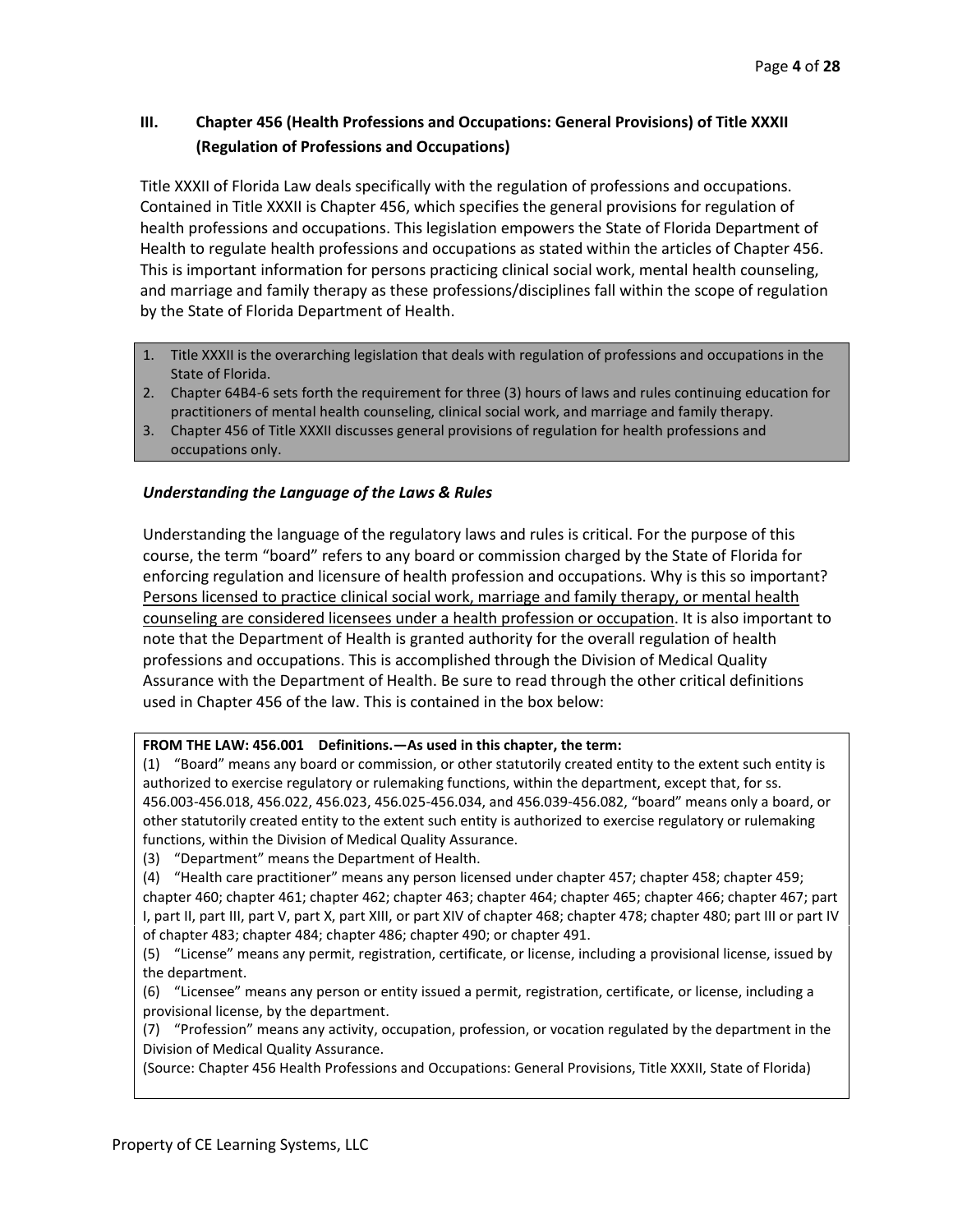# *Legislative Intent of Title XXXII, Chapter 456*

The legislative intent of Chapter 456 is that those wishing to practice in professions regulated by the Department of Health are entitled to do so if qualified. Further, the legislation seeks to ensure the health, safety, and welfare of the public. Chapter 456 sets forth that such professions are to be regulated when:

- unregulated practice may harm or endanger the health, safety, and welfare of the public;
- the potential for harm is recognizable and outweighs any anticompetitive impact resulting from such regulation;
- the public is not effectively protected through other means such as state statutes, local ordinances, or federal regulation;
- less restrictive means are not available.

The intent is NOT to create unreasonable standards that prevent persons from entering the regulated health professions and occupations. Rather, the intent is solely as stated in the bullet points above. See the excerpt section below for specifics from the law.

## **FROM THE LAW: 456.003 Legislative intent; requirements.—**

(1) It is the intent of the Legislature that persons desiring to engage in any lawful profession regulated by the department shall be entitled to do so as a matter of right if otherwise qualified.

(2) The Legislature further believes that such professions shall be regulated only for the preservation of the health, safety, and welfare of the public under the police powers of the state. Such professions shall be regulated when:

(a) Their unregulated practice can harm or endanger the health, safety, and welfare of the public, and when the potential for such harm is recognizable and clearly outweighs any anticompetitive impact which may result from regulation.

(b) The public is not effectively protected by other means, including, but not limited to, other state statutes, local ordinances, or federal legislation.

(c) Less restrictive means of regulation are not available.

(3) It is further legislative intent that the use of the term "profession" with respect to those activities licensed and regulated by the department shall not be deemed to mean that such activities are not occupations for other purposes in state or federal law.

(4)(a) Neither the department nor any board may create unreasonably restrictive and extraordinary standards that deter qualified persons from entering the various professions. Neither the department nor any board may take any action that tends to create or maintain an economic condition that unreasonably restricts competition, except as specifically provided by law.

(b) Neither the department nor any board may create a regulation that has an unreasonable effect on job creation or job retention in the state or that places unreasonable restrictions on the ability of individuals who seek to practice or who are practicing a profession or occupation to find employment.

(c) The Legislature shall evaluate proposals to increase the regulation of regulated professions or

occupations to determine the effect of increased regulation on job creation or retention and employment opportunities.

(6) Unless expressly and specifically granted in statute, the duties conferred on the boards do not include the enlargement, modification, or contravention of the lawful scope of practice of the profession regulated by the boards. This subsection shall not prohibit the boards, or the department when there is no board, from taking disciplinary action or issuing a declaratory statement.

(Source: Chapter 456 Health Professions and Occupations: General Provisions, Title XXXII, State of Florida)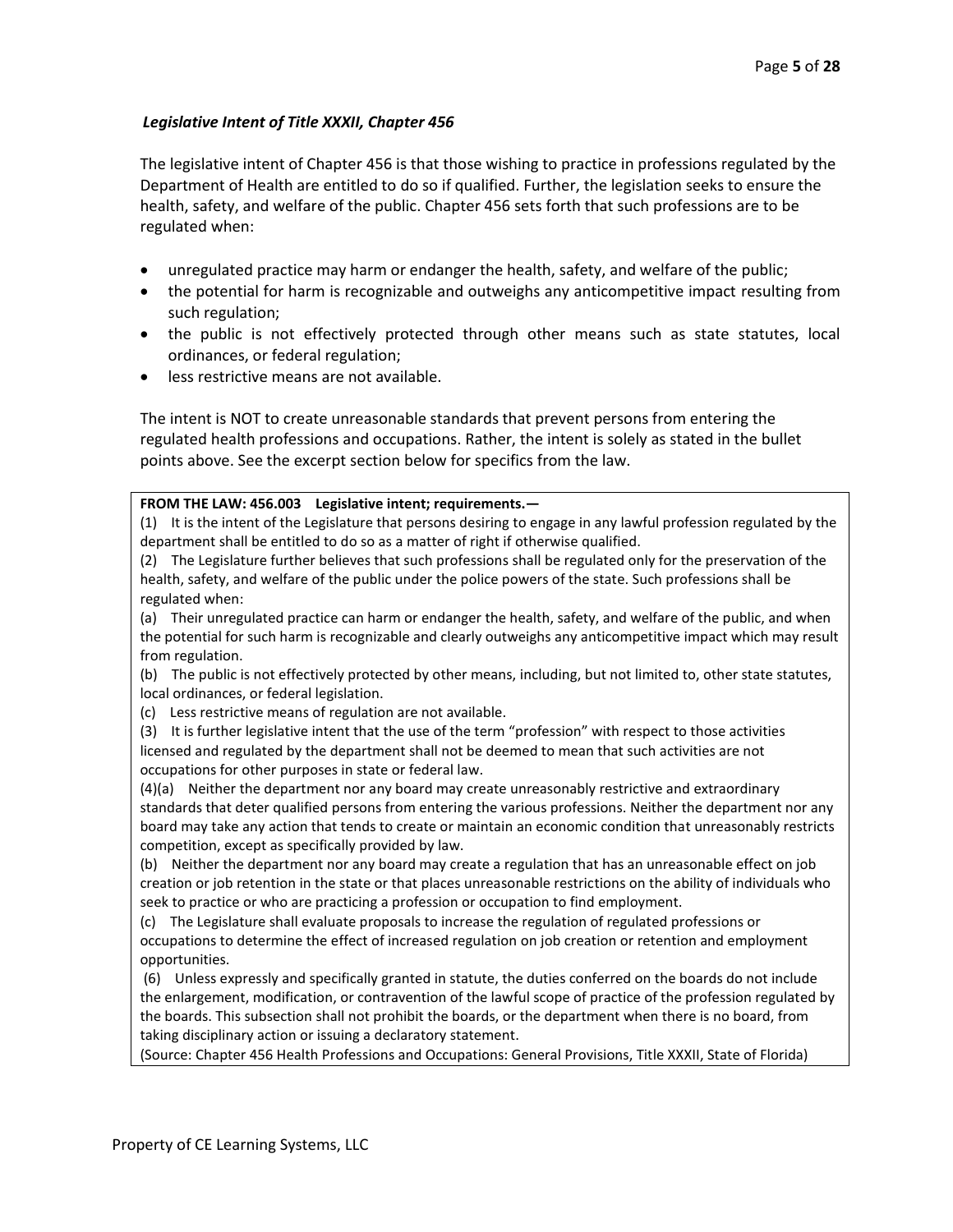## *Department Powers and Duties*

Chapter 456 specifically sets forth powers and duties of the Department of Health with regard to regulation of health professions and occupations. Some major powers and duties of the department are listed below.

- Adopt rules for the license renewal procedure.
- Appoint the executive director of each board.
- Set an examination fee.

Be sure to read the "FROM THE LAW" excerpt below for greater detail on the Department of Health's powers and duties regarding regulation.

## **FROM THE LAW: 456.004 Department; powers and duties.—The department, for the professions under its jurisdiction, shall:**

(1) Adopt rules establishing a procedure for the biennial renewal of licenses; however, the department may issue up to a 4-year license to selected licensees notwithstanding any other provisions of law to the contrary. The rules shall specify the expiration dates of licenses and the process for tracking compliance with continuing education requirements, financial responsibility requirements, and any other conditions of renewal set forth in statute or rule. Fees for such renewal shall not exceed the fee caps for individual professions on an annualized basis as authorized by law.

- (2) Appoint the executive director of each board, subject to the approval of the board.
- (3) Submit an annual budget to the Legislature at a time and in the manner provided by law.

(4) Develop a training program for persons newly appointed to membership on any board. The program shall familiarize such persons with the substantive and procedural laws and rules and fiscal information relating to the regulation of the appropriate profession and with the structure of the department.

(5) Adopt rules pursuant to ss. 120.536(1) and 120.54 to implement the provisions of this chapter.

(6) Establish by rules procedures by which the department shall use the expert or technical advice of the appropriate board for the purposes of investigation, inspection, evaluation of applications, other duties of the department, or any other areas the department may deem appropriate.

(7) Require all proceedings of any board or panel thereof and all formal or informal proceedings conducted by the department, an administrative law judge, or a hearing officer with respect to licensing or discipline to be electronically recorded in a manner sufficient to assure the accurate transcription of all matters so recorded.

(10) Set an examination fee that includes all costs to develop, purchase, validate, administer, and defend the examination and is an amount certain to cover all administrative costs plus the actual per-applicant cost of the examination.

(Source: Chapter 456 Health Professions and Occupations: General Provisions, Title XXXII, State of Florida)

# *General Licensing Provisions*

Chapter 456 sets forth licensure rules for activities, professions, and occupations regulated by the Department of Health in the Division of Medical Quality Assurance. Any person seeking licensure in a profession within a division of the department must apply to the department in writing to take the licensure examination.

The board may refuse to issue an initial license to applicants under investigation or prosecution in any jurisdiction that would constitute a violation of Chapter 456 or the professional practice administered by the department and boards. The board may issue a license depending upon the outcome of said investigation or prosecution. Further, a felony conviction related to the practice or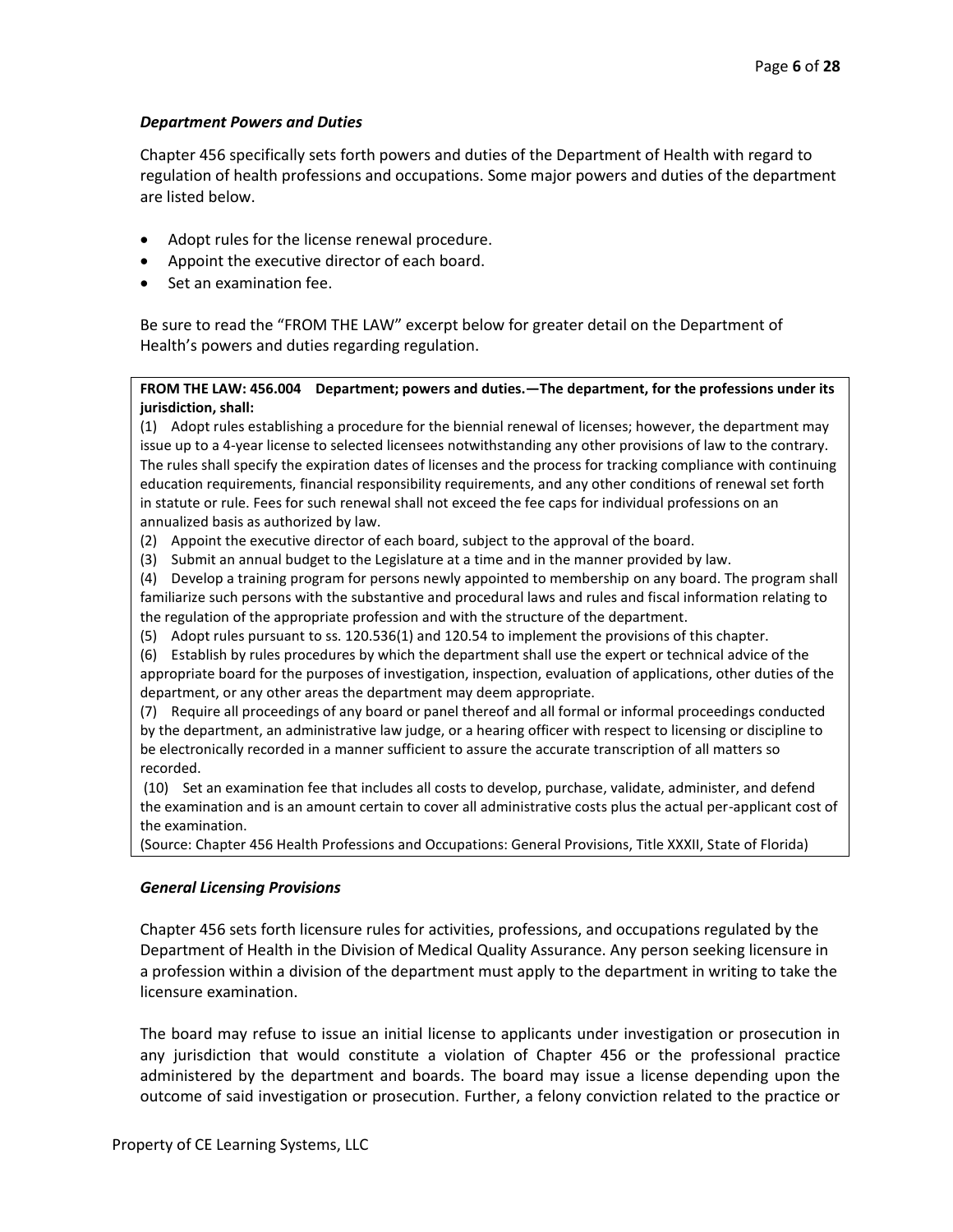ability to practice any health care profession may require the applicant to prove his/her civil rights have been reinstated.

The board may require a personal appearance of the applicant. Certain medical professions may require competency through completing 40 hours of continuing education every two (2) years.

The board requires the completion of a 2-hour course in prevention of medical errors as part of the licensure and renewal process. This pertains to all professions designated through Chapter 456. The board is responsible for establishing rules related to continuing education requirements. This course fulfills the latest requirement that three (3) hours of a Laws and Rules Continuing Education course be completed by professionals licensed to practice clinical social work, marriage and family therapy, and mental health counseling.

### **FROM THE LAW: 456.013 Department; general licensing provisions.—**

(1)(a) Any person desiring to be licensed in a profession within the jurisdiction of the department shall apply to the department in writing to take the licensure examination. The application shall be made on a form prepared and furnished by the department. The application form must be available on the World Wide Web and the department may accept electronically submitted applications beginning July 1, 2001. The application shall require the social security number of the applicant, except as provided in paragraph (b). The form shall be supplemented as needed to reflect any material change in any circumstance or condition stated in the application which takes place between the initial filing of the application and the final grant or denial of the license and which might affect the decision of the department. If an application is submitted electronically, the department may require supplemental materials, including an original signature of the applicant and verification of credentials, to be submitted in a nonelectronic format. An incomplete application shall expire 1 year after initial filing. In order to further the economic development goals of the state, and notwithstanding any law to the contrary, the department may enter into an agreement with the county tax collector for the purpose of appointing the county tax collector as the department's agent to accept applications for licenses and applications for renewals of licenses. The agreement must specify the time within which the tax collector must forward any applications and accompanying application fees to the department.

(2) Before the issuance of any license, the department shall charge an initial license fee as determined by the applicable board or, if there is no board, by rule of the department. Upon receipt of the appropriate license fee, the department shall issue a license to any person certified by the appropriate board, or its designee, as having met the licensure requirements imposed by law or rule. The license shall consist of a wallet-size identification card and a wall card measuring 61/2 inches by 5 inches. The licensee shall surrender to the department the wallet-size identification card and the wall card if the licensee's license is issued in error or is revoked.

(3)(a) The board, or the department when there is no board, may refuse to issue an initial license to any applicant who is under investigation or prosecution in any jurisdiction for an action that would constitute a violation of this chapter or the professional practice acts administered by the department and the boards, until such time as the investigation or prosecution is complete, and the time period in which the licensure application must be granted or denied shall be tolled until 15 days after the receipt of the final results of the investigation or prosecution.

(b) If an applicant has been convicted of a felony related to the practice or ability to practice any health care profession, the board, or the department when there is no board, may require the applicant to prove that his or her civil rights have been restored.

(Source: Chapter 456 Health Professions and Occupations: General Provisions, Title XXXII, State of Florida)

## *Background Screening, Public Inspection, and Limited Licenses*

Application for initial licensure received after January 1, 2013 must include fingerprints through an approved vendor approved by the Department of Law Enforcement and fees (paid by the applicant)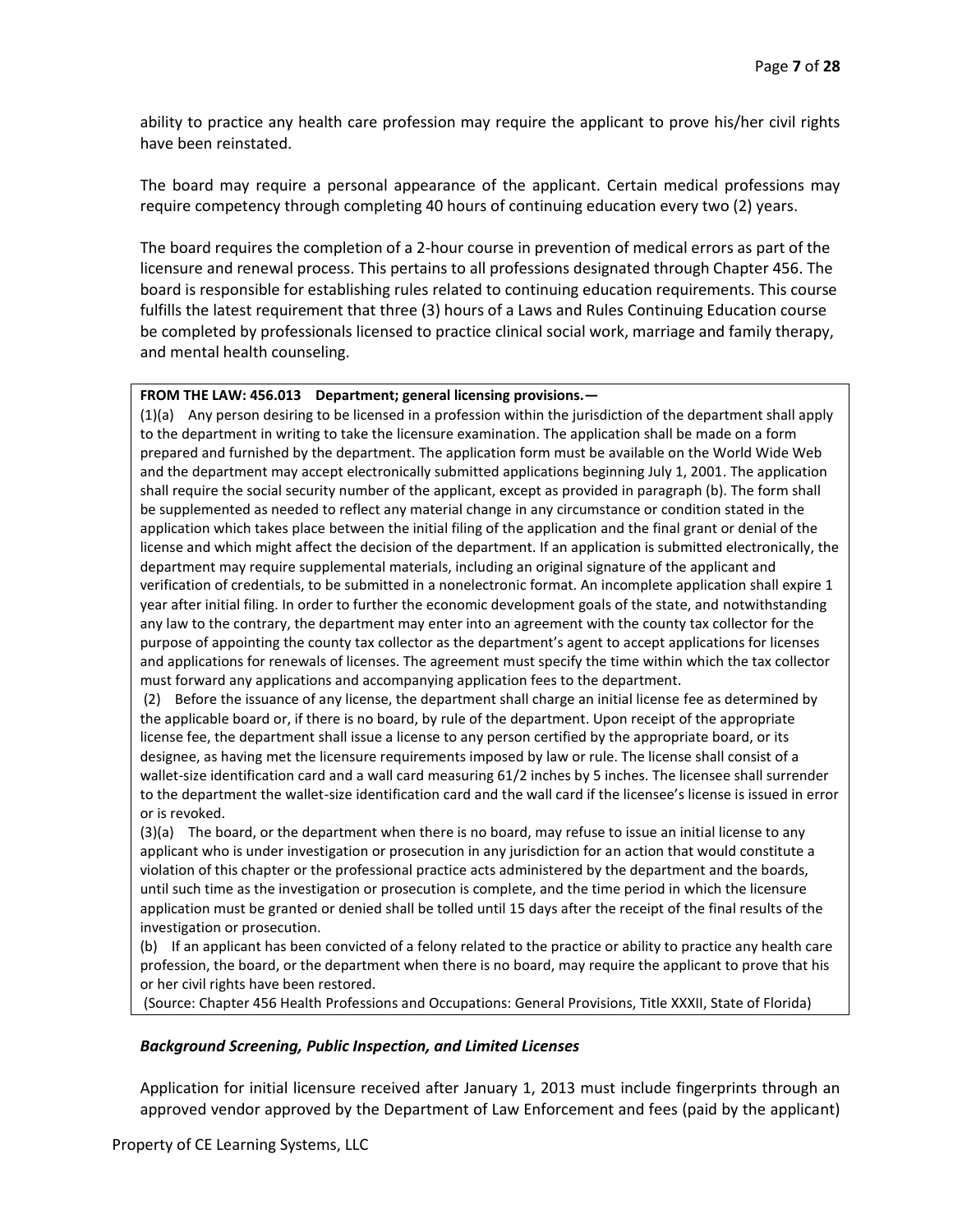for the initial screening and retention of those fingerprints. Fingerprints must be submitted electronically to the Department of Law Enforcement.

The board may issue limited licenses to retired professionals. Persons wishing to obtain a limited license must submit a fee, application, and affidavit attesting to the circumstances of retirement and past practices. Limited license recipients may only practice in the employment of public agencies/institutions or 501c(3) nonprofit agencies/institutions. Limited license recipients are subject to all the provisions of Chapter 456 that do not conflict with the rules related to limited licenses.

## *Examinations*

The department is charged with providing or contracting for the development, preparation, administration, scoring and score reporting, and evaluation of all examinations through consultation of the appropriate board. The department certifies that the examinations are valid and reliable for measuring an applicant's practice ability for the profession. The board may develop or contract for the development of examinations; or the board may authorize the adoption of national examinations that have been certified reliable and valid.

Chapter 456 sets forth additional rules regarding the security and monitoring of examinations to include secure reporting of test scores to candidates. In addition, Chapter 456 sets forth specific provisions for the development of examinations through third party contracted vendors.

Section 456.018 sets forth the theft of an examination, either in part or totality, to be a third degree felony offense punishable by Florida law.

Candidates for licensure cannot be disqualified from practicing an occupation or profession solely as a result of NOT being a United States citizen. Provisions are set forth to allow immigrants to practice a licensed profession or occupation per Section 456.021.

Critical excerpts regarding examinations are provided in the "FROM THE LAW" section below.

## **FROM THE LAW: 456.017 Examinations.—**

(1)(a) The department shall provide, contract, or approve services for the development, preparation, administration, scoring, score reporting, and evaluation of all examinations, in consultation with the appropriate board. The department shall certify that examinations developed and approved by the department adequately and reliably measure an applicant's ability to practice the profession regulated by the department. After an examination developed or approved by the department has been administered, the board, or the department when there is no board, may reject any question which does not reliably measure the general areas of competency specified in the rules of the board. The department may contract for the preparation, administration, scoring, score reporting, and evaluation of examinations, when such services are available and approved by the board.

(c) The board, or the department when there is no board, shall approve by rule the use of one or more national examinations that the department has certified as meeting requirements of national examinations and generally accepted testing standards pursuant to department rules.

2. Neither the board nor the department may administer a state-developed written examination if a national examination has been certified by the department. The examination may be administered electronically if adequate security measures are used, as determined by rule of the department.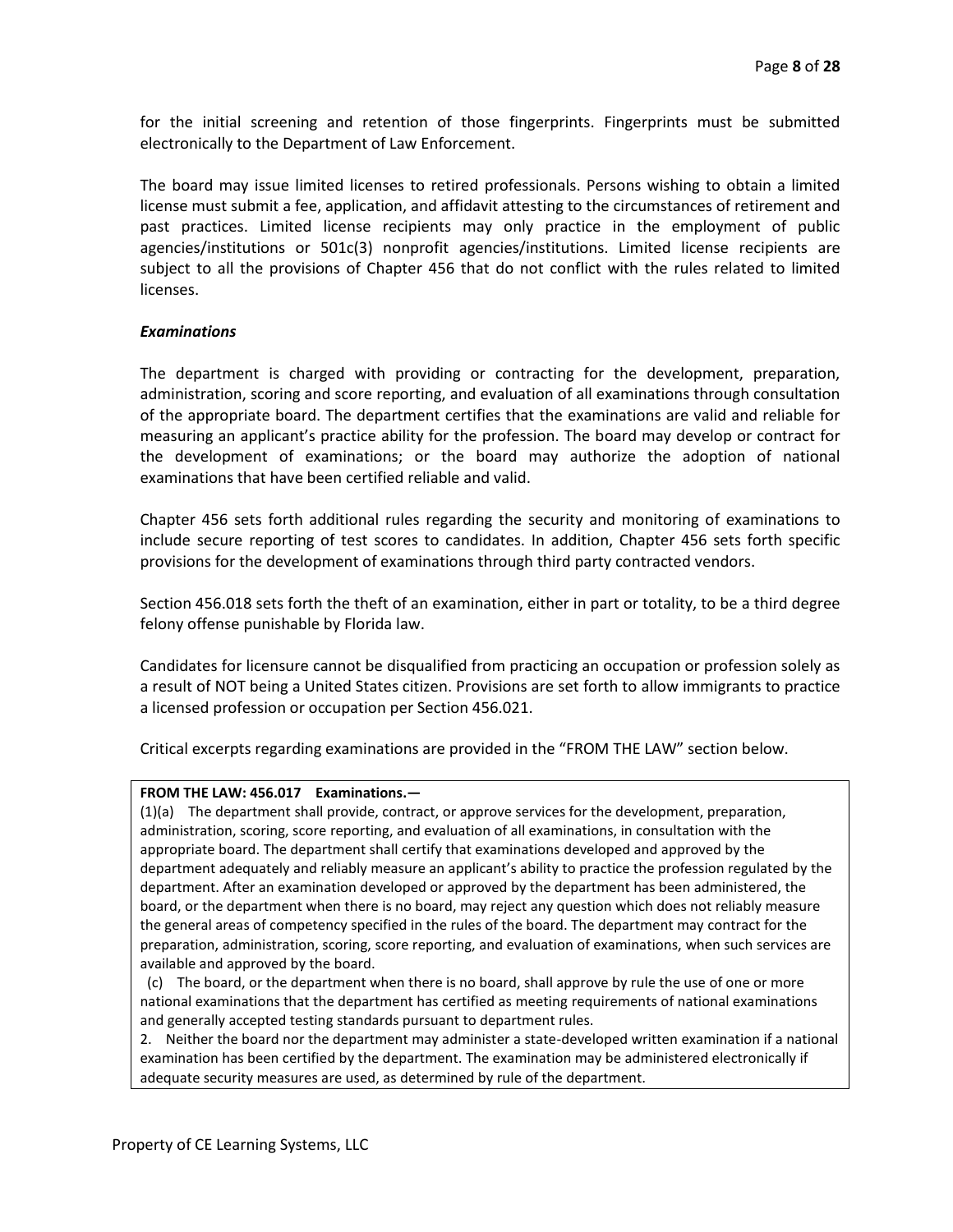3. The board, or the department when there is no board, may administer a state-developed practical or clinical examination, as required by the applicable practice act, if all costs of development, purchase, validation, administration, review, and defense are paid by the examination candidate prior to the administration of the examination. If a national practical or clinical examination is available and certified by the department pursuant to this section, the board, or the department when there is no board, may administer the national examination.

(Source: Chapter 456 Health Professions and Occupations: General Provisions, Title XXXII, State of Florida)

## *Fees Related to Licensure and Examinations*

The State of Florida Legislature set for these provisions with the intent that ALL costs of regulating health care professions and practitioners are borne solely by licensees and licensure applicants. Fees must be reasonable and should not prevent applicants from becoming licensed. Each board within the department determines the license fees for the professions it regulates. Provisions are set forth in Chapter 456 to allow collection of fees from licensees to insure the cost of regulation does not reach deficit operation. All fees, fines, and other income must be directed into a trust fund by the department to pay the costs of regulation. The legislation related to regulation is meant to ensure that the all associated costs of regulating health care professions and occupations is funded only through income from licensees and applicants in the form of examination fees and licensing fees. The abbreviated section from Chapter 456 provides specifics regarding fees and how they are established.

### **FROM THE LAW: 456.025 Fees; receipts; disposition.—**

(1) It is the intent of the Legislature that all costs of regulating health care professions and practitioners shall be borne solely by licensees and licensure applicants. It is also the intent of the Legislature that fees should be reasonable and not serve as a barrier to licensure. Moreover, it is the intent of the Legislature that the department operates as efficiently as possible and regularly report to the Legislature additional methods to streamline operational costs. Therefore, the boards in consultation with the department, or the department if there is no board, shall, by rule, set renewal fees which:

- (c) Shall be reasonable, fair, and not serve as a barrier to licensure;
- (d) Shall be based on potential earnings from working under the scope of the license;
- (e) Shall be similar to fees imposed on similar licensure types;

(3) Each board within the jurisdiction of the department, or the department when there is no board, shall determine by rule the amount of license fees for the profession it regulates, based upon long-range estimates prepared by the department of the revenue required to implement laws relating to the regulation of professions by the department and the board.

(Source: Chapter 456 Health Professions and Occupations: General Provisions, Title XXXII, State of Florida)

#### *Active and Inactive Licensing Status*

Licensees may only practice a health profession or occupation with proof an active license. Disciplinary action may be taken against licensees practicing without a license, an inactive license, or a delinquent license. Failure to practice with the appropriate, active license is a serious offense Florida law. A large section of Chapter 456 deals primary with specific medical practitioners. Since this course is geared toward practitioners of clinical social work, marriage and family therapy, and mental health counseling, those sections will not be discussed in detail. Please reference the full text of Chapter 456 if you desire additional information regarding specific medical professions.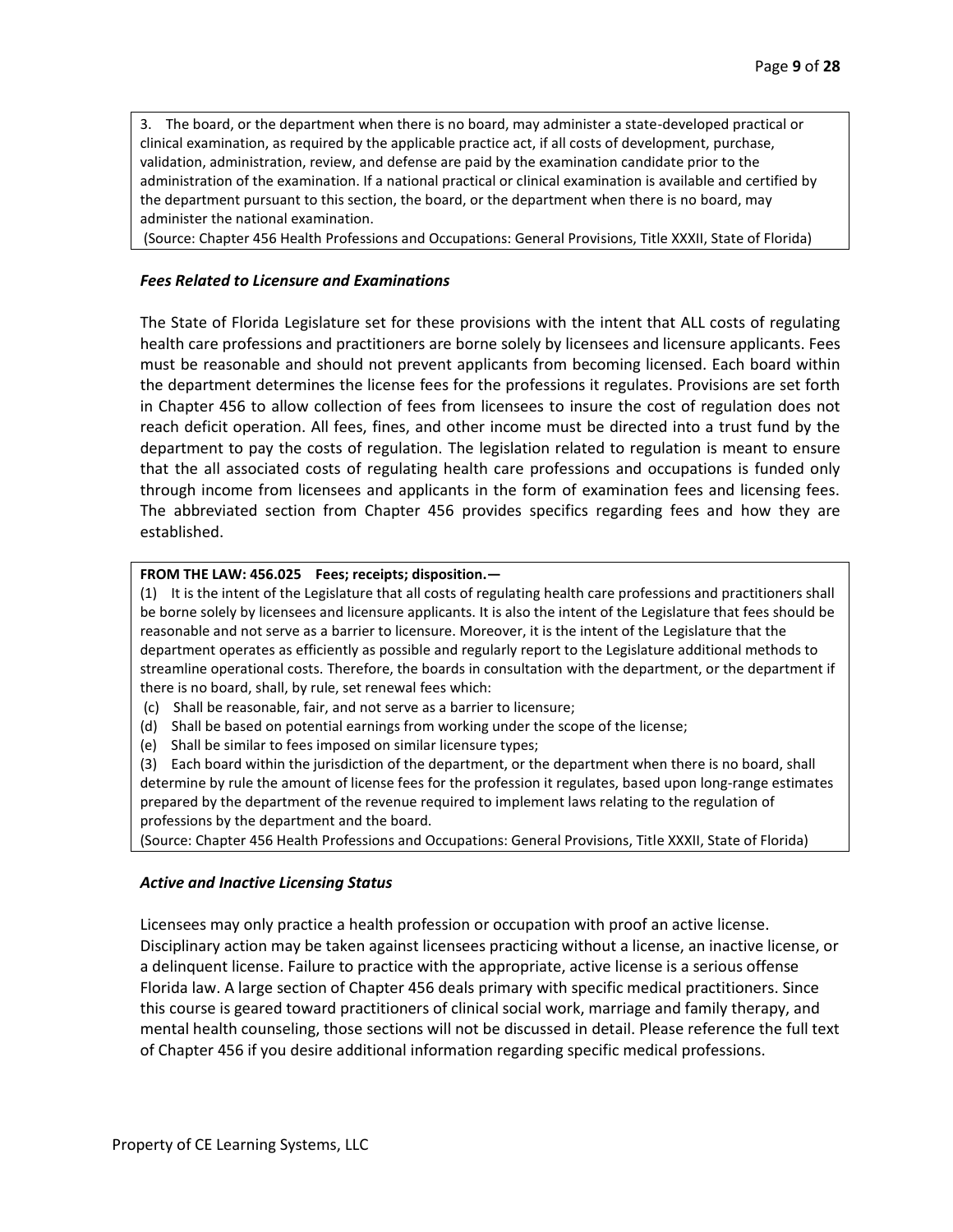# *Client's/Patient's Right to be Informed*

Patients/clients have the right under Florida law to be informed of any treatment or intervention that may cause or has caused adverse incident resulting in serious hart to clients/patients. This places responsibility on the professional to make sure client/patients are fully informed about the possible outcomes and risks of any intervention. Further, practitioners should immediately notify client/patients when there has been an adverse event impacting the client/patient.

## **FROM THE LAW: 456.0575 Duty to notify patients.—**

Every licensed health care practitioner shall inform each patient, or an individual identified pursuant to s. 765.401(1), in person about adverse incidents that result in serious harm to the patient. Notification of outcomes of care that result in harm to the patient under this section shall not constitute an acknowledgment of admission of liability, nor can such notifications be introduced as evidence.

(Source: Chapter 456 Health Professions and Occupations: General Provisions, Title XXXII, State of Florida)

# *Confidentiality*

The concept of confidentiality is one of the foundational principles of practice among social workers, marriage and family therapists, and mental health counselors. It is of vital importance that clients/patients believe in the practitioner's oath to maintain confidence of the practitionerclient/patient relationship. Chapter 456 specifically issues an exception for practitioners needing to divulge confidential information related to a positive HIV diagnosis. Practitioners should maintain client/patient confidentiality except in certain circumstances. Practitioners regulated under Chapter 456 are protected from civil and criminal liability in the event disclosure is made to a sex partner or needle sharing partner provided the following circumstances exist.

- 1. An HIV positive patient discloses the name of sex partner or needle-sharing partner.
- 2. The patient has been encouraged to notify the partner and to abstain from activities that are probably to transmit the virus.
- 3. The practitioner notifies the patient of the practitioner's intent to notify the partner.
- 4. The practitioner is acting upon ethical professional guidelines or civil duty.
- 5. Notification is completed according to protocols established by the Florida Department of Health.

Additionally, practitioners are not civilly or criminally liable for the failure to disclose a positive HIV diagnosis to a patient's partner.

## *Practitioner Misconduct*

Chapter 456 specifies two critical areas of professional misconduct as disqualifications for licensure. Those areas are sexual misconduct and health care fraud. Sexual misconduct is defined as the violation of the professional relationship in which the professional engages/attempts to engage the client/patient, immediate family members, patient/client's guardian, or other representatives in a verbal or physical sex act outside of the appropriate practice. The full text of Chapter 456 gives a detailed description of acts considered to be health care fraud.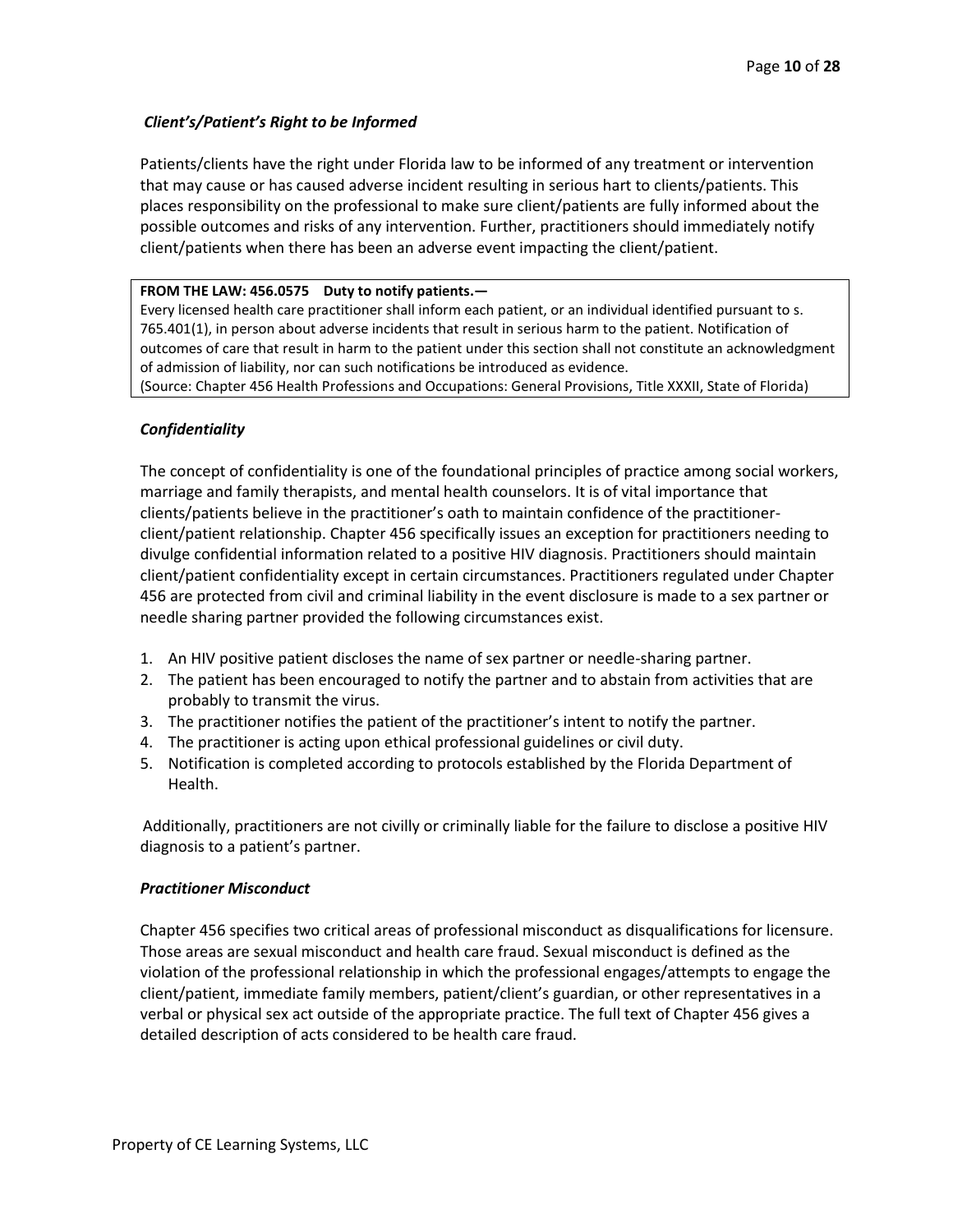# *Unlicensed Practice of a Health Care Profession*

The Legislature of the State of Florida strictly prohibits, through law, the practice of health care professions without the appropriate license. As such, Chapter 456 sets forth specific penalties for the unlicensed practice of health care professions. Such actions and penalties include:

- Cease and desist orders
- Citations of at least \$500 and not more than \$5,000 per individual incident of unlicensed practice. This can become quite an imposing penalty as the Department of Health can cite practitioners for each meeting with each different client. For instance, two meetings with two different clients where a practitioner operates without a license could incur penalties up to \$20,000. Every day the practitioner continues operating after the service of a cease and desist order constitutes another violation. Citations may be administered through the administrative sanction or through civil penalties in circuit court.
- Criminal penalties may also be imposed. By Florida law, it is a third degree felony to practice a health care profession without a license. This also includes practicing with a suspended or revoked license. Criminal penalties include a \$1,000 fine and a minimum of one year of incarceration. These penalties are mandatory sentence in the State of Florida.
- Additionally, giving false information for the purpose of obtaining a license illegally or fraudulently is a third degree felony to be issued as a separate charge.

It is the responsibility of the Department of Health or appropriate professional board to provide notice of violations to the prosecuting authority for the district.

## *Discipline of Professionals*

The following actions are grounds for the issuance of disciplinary action by the Department of Health or other licensing board. However, this is not an exhaustive list and licensees should refer to the full text of Chapter 456.

- Fraudulent claims regarding the person's practice and licensure
- Intentional violation of Department of licensing board's rules
- Conviction of a crime related to the practice of a licensee's profession
- Failure to meet requirements for HIV/AIDS educational courses
- Revocation of a professional license
- Failure to meet and perform statutory and legal obligations of the licensee
- Violating a lawful order of the Department of Health or other licensing board

## *Disciplinary Proceedings*

Practitioners are subject to disciplinary proceedings as established in Chapter 456. These proceedings are legislatively authorized and must take place through the appropriate board under the jurisdiction of the Department of Health.

Complaints will be investigated if they meet the criteria of being filed in writing, legally sufficient to warrant investigation, and signed by the party filing the complaint. Primarily, these criteria must be met in order for the Department to begin an investigation into an allegation of practitioner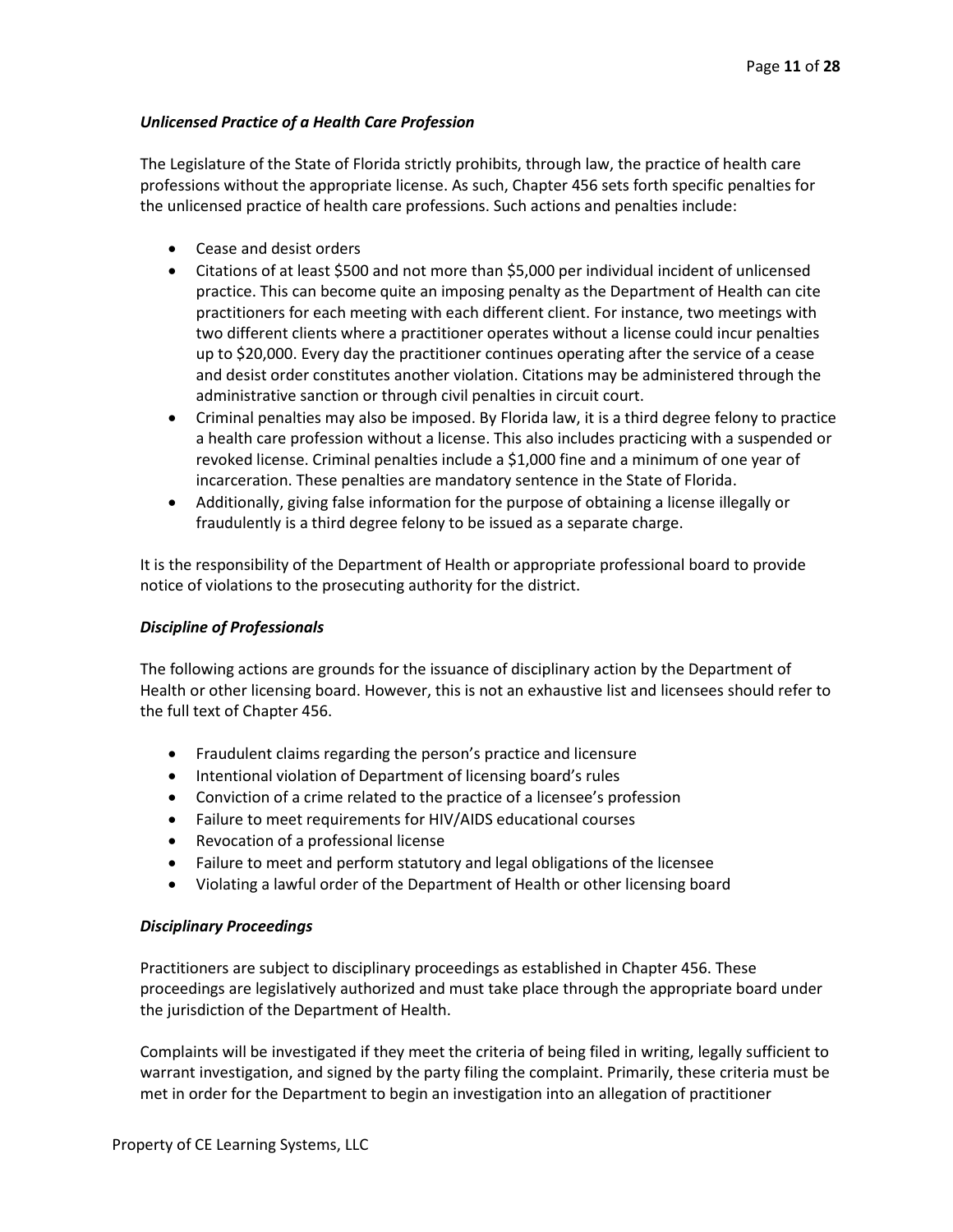misconduct. However, the Department of Health may also investigate anonymously filed complaints if the alleged misconduct meets the criterion of legal sufficiency and the alleged violation of rules and law is of a significant nature.

### **Quick Review:**

Complaints are considered to be legally sufficient when the complaint contains facts indicating a violation of Chapter 456, violations of professional practices regulated through the Department of Health, or violations of rules adopted by the Department of Health or regulatory boards under its jurisdiction.

Generally, the department has 6 months to present preliminary findings of cause related to each received complaint investigated. Notices of noncompliance for first time offenses related to minor violations may be the only corrective action taken. However, in most cases, each board will present its finding to a probable cause panel when there is evidence of more significant violations. The full text of Chapter 456 sets forth time frames related to establishment of probable cause and the functions of probable cause panels. Practitioners accused of violations have a right to a formal hearing before an administrative law judge if the practitioner is disputing the facts gathered by the department or board. This must be done through a petition for a hearing.

## *Impaired Practitioners*

Provisions are set forth in Chapter 456 for impaired practitioner programs through the Department of Health or the governing board. Practitioner impairment presents a significant risk to public; and as such is dealt with seriously through the legislation in Chapter 456. Complaints regarding practitioners with impairments as the result of alcohol and/or drug use problems are subject to review by the probable cause panel of their specific licensing body. It is important to note that as long as no complaints other than the impairment exist, the licensee is not subject to disciplinary action providing some conditions are met.

- 1. The licensee must acknowledge the impairment.
- 2. The licensee voluntarily enrolls in an approved treatment program.
- 3. The licensee discontinues practice until such time as the board authorizes a return to practice.
- 4. The licensee authorizes the release of all pertinent treatment records to a consultant of the board for the purpose of monitoring remedy of the impairment.

## *Closing Out Chapter 456*

The remainder of Chapter 456 relates primarily to administrative proceedings and functions of the Department of Health and licensing boards and their scope of authority. As this course is primarily designed for clinical social workers, marriage and family therapists, mental health counselors, the focus of this course will turn to Chapter 491 which specifically addresses these professionals. Practitioners may refer to the full text of Chapter 456 (provided as a resource link with this course) for detailed information not contained in the preceding discussions.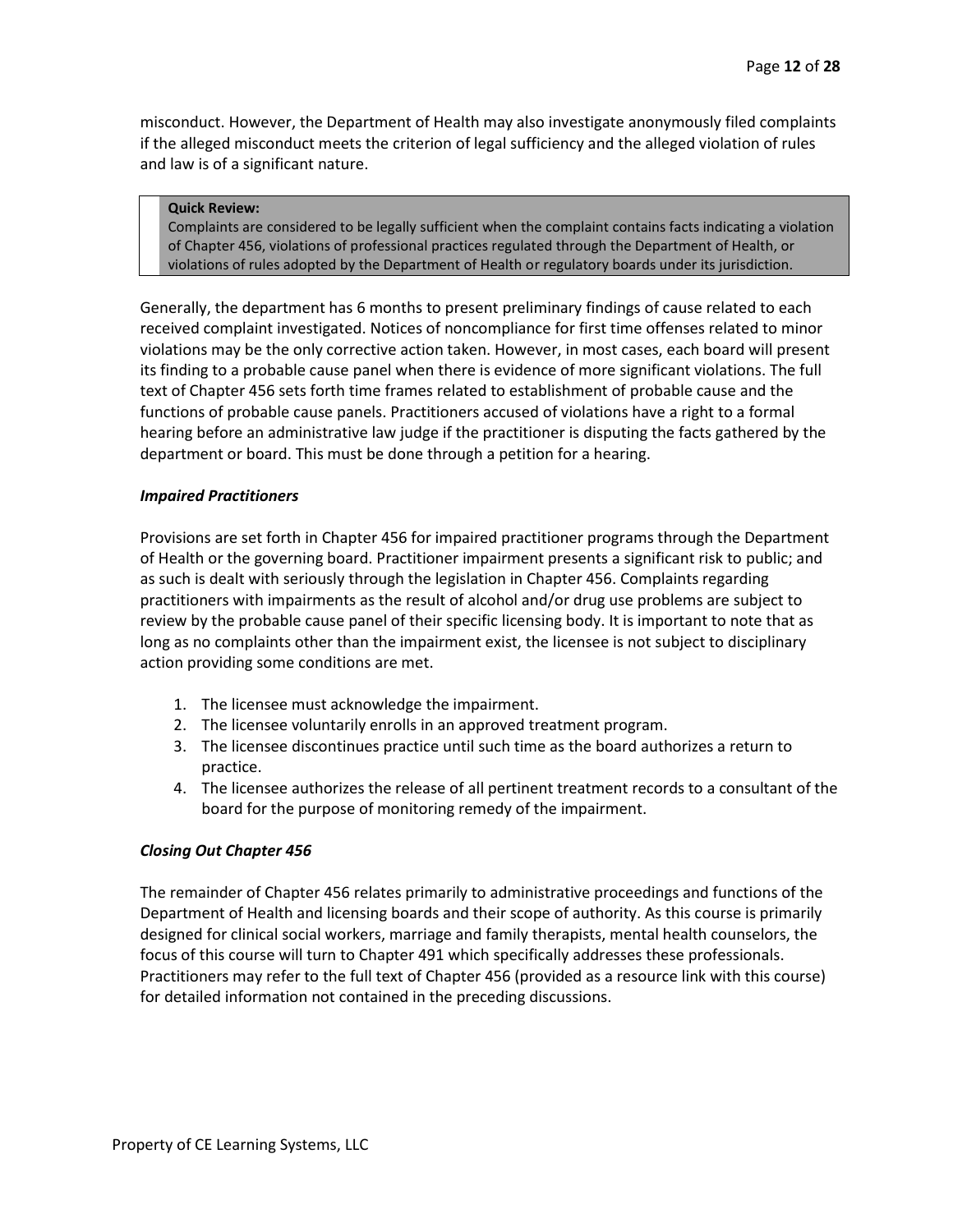# **IV. Chapter 491 (Clinical, Counseling, and Psychotherapy Services) of Title XXXII (Regulation of Professions and Occupations)**

Chapter 491 of Title XXXII is extremely important for practitioners of clinical social work, marriage and family therapy, and mental health counseling. This chapter deals specifically with the regulation of clinical, counseling, and psychotherapy services; and, as such, provides the framework for compliance with the requirement that the stated licensed professionals complete three (3) hours of rules and laws continuing education every third biennium.

# *Composition of the Board of Clinical Social Work, Marriage and Family Therapy, and Mental Health Counseling*

Recall that the Board of Clinical Social Work, Marriage and Family Therapy, and Mental Health Counseling is the governing body for licensure and regulation in the State of Florida for professionals engaged in mental health counseling, clinical social worker, and marriage and family therapy. The Board is composed of nine (9) members as appointed by the Governor of Florida. These members are then confirmed by the Senate. The law sets forth that six (6) of these members must be practitioners licensed under Chapter 491 and these must be comprised of two practitioners from each of these three categories: clinical social workers, marriage and family therapists, and mental health counselors. The remaining three appointed members are to be Florida residents not practicing and not affiliated with any of the professions.

See the excerpt section from the law below for detailed definitions expressed in this Chapter. These will be important for understanding the intent of Chapter 491. Understanding the various levels of licensure can be confusing. It is critical that practitioners examine the levels of licensure required for their particular area of practice. The definitions below set forth both the requirements for who can be licensed and the definitions of associated practice methods.

## **FROM THE LAW: 491.003 Definitions.—**

(1) "Board" means the Board of Clinical Social Work, Marriage and Family Therapy, and Mental Health Counseling.

(2) "Clinical social worker" means a person licensed under this chapter to practice clinical social work.

(3) "Clinical social work experience" is defined as a period during which the applicant provides clinical social work services, including assessment, diagnosis, treatment, and evaluation of clients; provided that at least 50 percent of the hours worked consist of providing psychotherapy and counseling services directly to clients.

(4) "Department" means the Department of Health.

(5) "Marriage and family therapist" means a person licensed under this chapter to practice marriage and family therapy.

(6) "Mental health counselor" means a person licensed under this chapter to practice mental health counseling.

(7) The "practice of clinical social work" is defined as the use of scientific and applied knowledge, theories, and methods for the purpose of describing, preventing, evaluating, and treating individual, couple, marital, family, or group behavior, based on the person-in-situation perspective of psychosocial development, normal and abnormal behavior, psychopathology, unconscious motivation, interpersonal relationships, environmental stress, differential assessment, differential planning, and data gathering. The purpose of such services is the prevention and treatment of undesired behavior and enhancement of mental health. The practice of clinical social work includes methods of a psychological nature used to evaluate, assess, diagnose, treat, and prevent emotional and mental disorders and dysfunctions (whether cognitive, affective, or behavioral), sexual dysfunction, behavioral disorders, alcoholism, and substance abuse. The practice of clinical social work

As used in this chapter: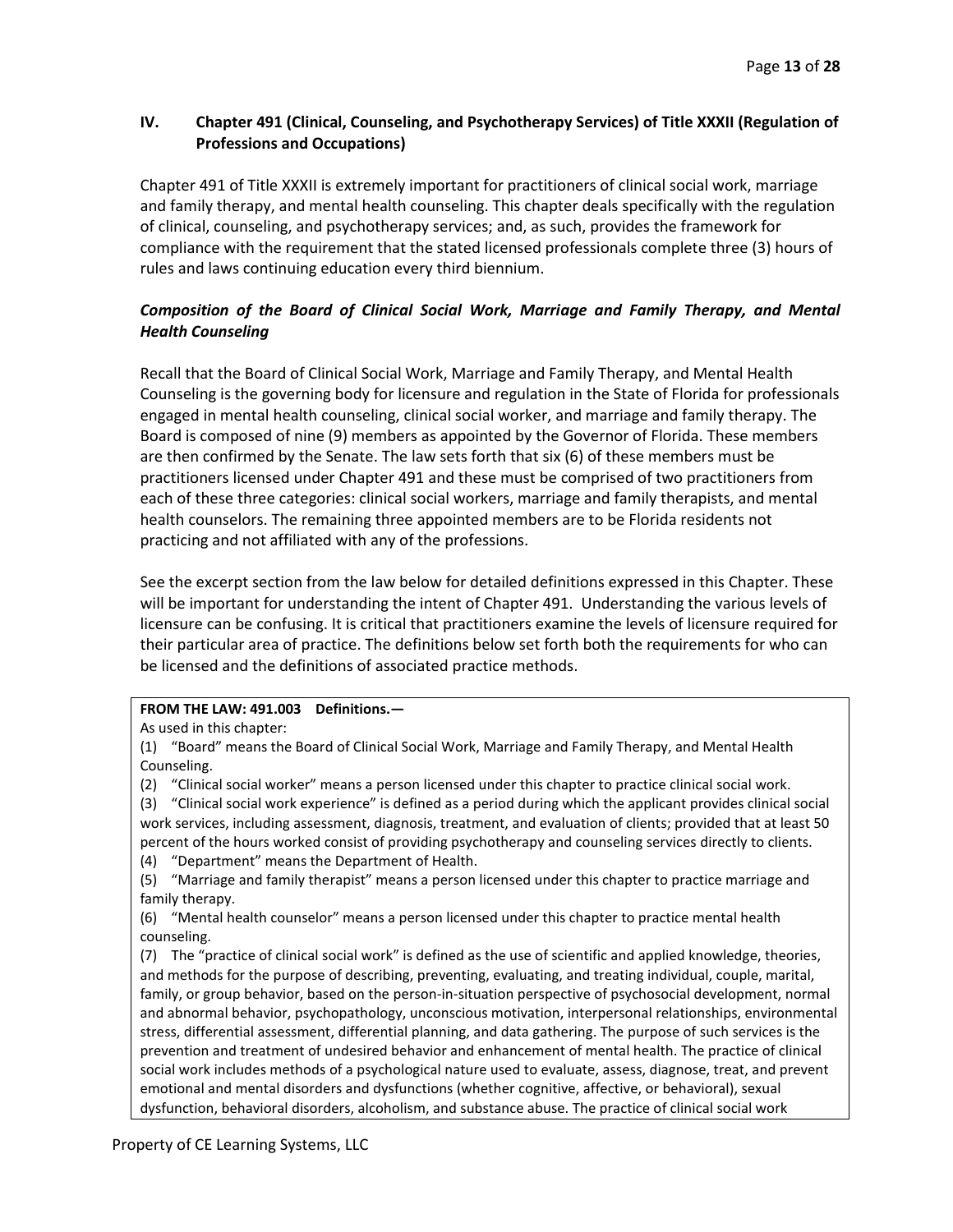includes, but is not limited to, psychotherapy, hypnotherapy, and sex therapy. The practice of clinical social work also includes counseling, behavior modification, consultation, client-centered advocacy, crisis intervention, and the provision of needed information and education to clients, when using methods of a psychological nature to evaluate, assess, diagnose, treat, and prevent emotional and mental disorders and dysfunctions (whether cognitive, affective, or behavioral), sexual dysfunction, behavioral disorders, alcoholism, or substance abuse. The practice of clinical social work may also include clinical research into more effective psychotherapeutic modalities for the treatment and prevention of such conditions. ( shall not be construed to permit any person licensed, provisionally licensed, registered, or certified pursuant to this chapter to describe or label any test, report, or procedure as "psychological," except to relate specifically to the definition of practice authorized in this subsection.

(d) The definition of "marriage and family therapy" contained in this subsection includes all services offered directly to the general public or through organizations, whether public or private, and applies whether payment is requested or received for services rendered.

(9) The "practice of mental health counseling" is defined as the use of scientific and applied behavioral science theories, methods, and techniques for the purpose of describing, preventing, and treating undesired behavior and enhancing mental health and human development and is based on the person-in-situation perspectives derived from research and theory in personality, family, group, and organizational dynamics and development, career planning, cultural diversity, human growth and development, human sexuality, normal and abnormal behavior, psychopathology, psychotherapy, and rehabilitation. The practice of mental health counseling includes methods of a psychological nature used to evaluate, assess, diagnose, and treat emotional and mental dysfunctions or disorders (whether cognitive, affective, or behavioral), behavioral disorders, interpersonal relationships, sexual dysfunction, alcoholism, and substance abuse. The practice of mental health counseling includes, but is not limited to, psychotherapy, hypnotherapy, and sex therapy. The practice of mental health counseling also includes counseling, behavior modification, consultation, client-centered advocacy, crisis intervention, and the provision of needed information and education to clients, when using methods of a psychological nature to evaluate, assess, diagnose, treat, and prevent emotional and mental disorders and dysfunctions (whether cognitive, affective, or behavioral), behavioral disorders, sexual dysfunction, alcoholism, or substance abuse. The practice of mental health counseling may also include clinical research into more effective psychotherapeutic modalities for the treatment and prevention of such conditions.

(a) Mental health counseling may be rendered to individuals, including individuals affected by the termination of marriage, and to couples, families, groups, organizations, and communities.

(b) The use of specific methods, techniques, or modalities within the practice of mental health counseling is restricted to mental health counselors appropriately trained in the use of such methods, techniques, or modalities.

(c) The terms "diagnose" and "treat," as used in this chapter, when considered in isolation or in conjunction with any provision of the rules of the board, shall not be construed to permit the performance of any act which mental health counselors are not educated and trained to perform, including, but not limited to, admitting persons to hospitals for treatment of the foregoing conditions, treating persons in hospitals without medical supervision, prescribing medicinal drugs as defined in chapter 465, authorizing clinical laboratory procedures pursuant to chapter 483, or radiological procedures, or use of electroconvulsive therapy. In addition, this definition shall not be construed to permit any person licensed, provisionally licensed, registered, or certified pursuant to this chapter to describe or label any test, report, or procedure as

"psychological," except to relate specifically to the definition of practice authorized in this subsection. (d) The definition of "mental health counseling" contained in this subsection includes all services offered directly to the general public or through organizations, whether public or private, and applies whether payment is requested or received for services rendered.

(10) "Provisional clinical social worker licensee" means a person provisionally licensed under this chapter to provide clinical social work services under supervision.

(11) "Provisional marriage and family therapist licensee" means a person provisionally licensed under this chapter to provide marriage and family therapy services under supervision.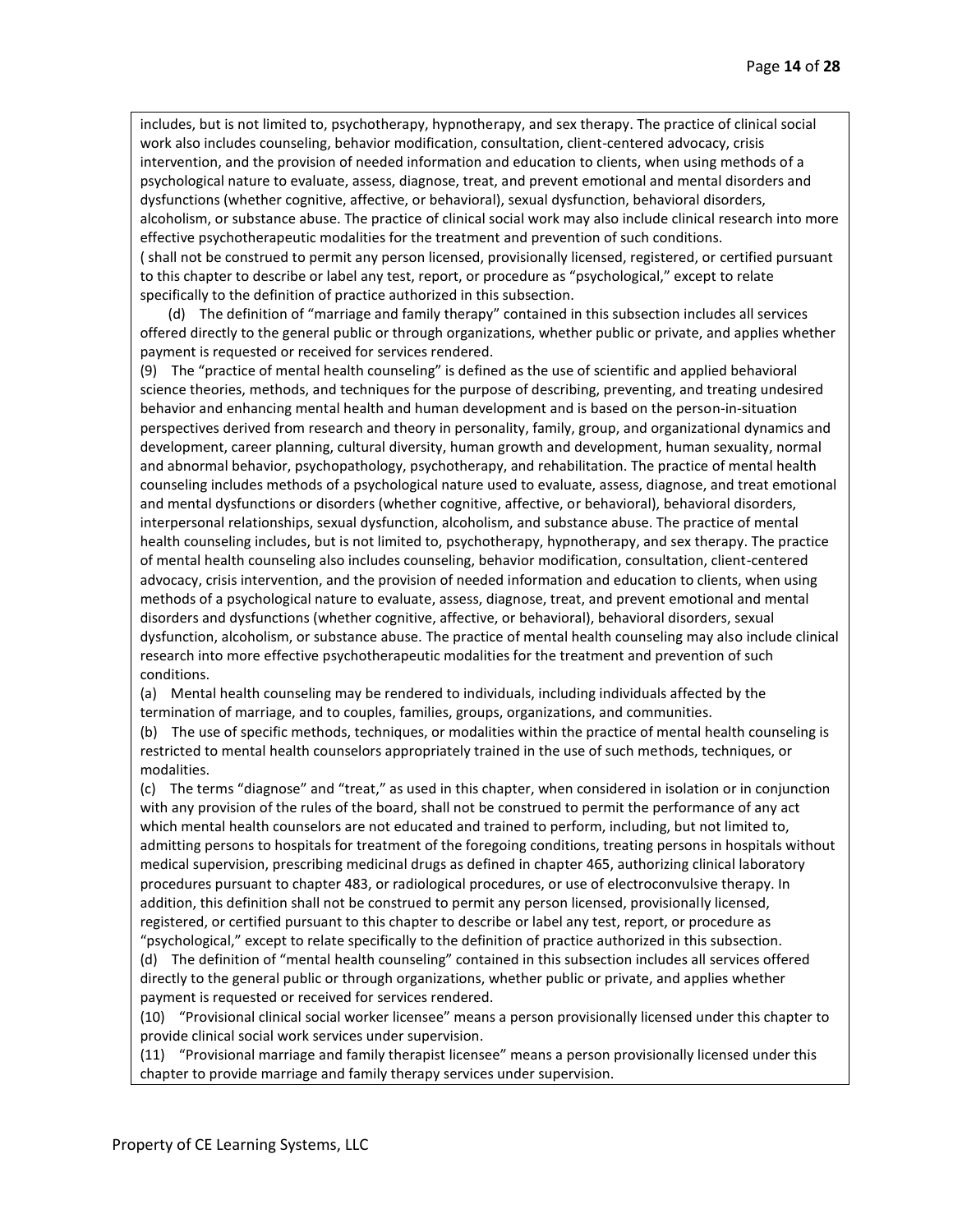(12) "Provisional mental health counselor licensee" means a person provisionally licensed under this chapter to provide mental health counseling services under supervision.

(13) "Psychotherapist" means a clinical social worker, marriage and family therapist, or mental health counselor licensed pursuant to this chapter.

(14) "Registered clinical social worker intern" means a person registered under this chapter who is completing the postgraduate clinical social work experience requirement specified in s. 491.005(1)(c).

(15) "Registered marriage and family therapist intern" means a person registered under this chapter who is completing the post-master's clinical experience requirement specified in s. 491.005(3)(c).

(16) "Registered mental health counselor intern" means a person registered under this chapter who is completing the post-master's clinical experience requirement specified in s. 491.005(4)(c).

(17) "Social worker" means a person who has a bachelor's, master's, or doctoral degree in social work.

(Source: Chapter 491 Clinical, Counseling, and Psychotherapy Services, Title XXXII, State of Florida)

## **Intern Registration & Provisional Licensure**

Persons who intend to enter practice in Florida toward the requirements for postgraduate or postmaster's experience in clinical social work, mental health counseling, or marriage and family therapy must register as an intern. This registration must occur with the Board prior to beginning the postgraduate practice hours. It is critical this registration occurs prior to beginning the experiential hours or the intern will not receive credit toward licensure for those hours.

In order to register as an intern in any of these practice areas, the individual must:

- 1. complete the required application and submit the fee set by the Board;
- 2. complete the education required for that particular discipline;
- 3. provide the Board with an approved supervision plan for meeting all requirements of licensure that did not occur during graduate work.

The Board may also issue provisional licenses to individuals. Provisional licenses may be issued to persons who have completed the clinical experience requirements, but are in the process of completing coursework or examination requirements. Provisional licenses are only valid for 24 months and are not renewable. To obtain a provisional license, applicants must:

- 1. Complete the required application and submit the fee set by the Board;
- 2. Have completed and been granted a graduate degree in social work, marriage and family therapy, closely related field, or in a graduate degree program allied to mental health counseling;
- 3. Have met certain coursework requirements set forth in Section 491.005(1)(b)2.b. Please reference the full text of the Chapter 491 for the specifics of coursework requirements.

# **Licensure by Examination**

Licensure through examination is the standard approach to being licensed by the Board for the practice of clinical social work, marriage and family therapy, and mental health counseling in Florida.

Individuals seeking licensure for *clinical social work* may be issued a license after the following conditions have been met:

1. An application for licensure has been made along with payment of fees.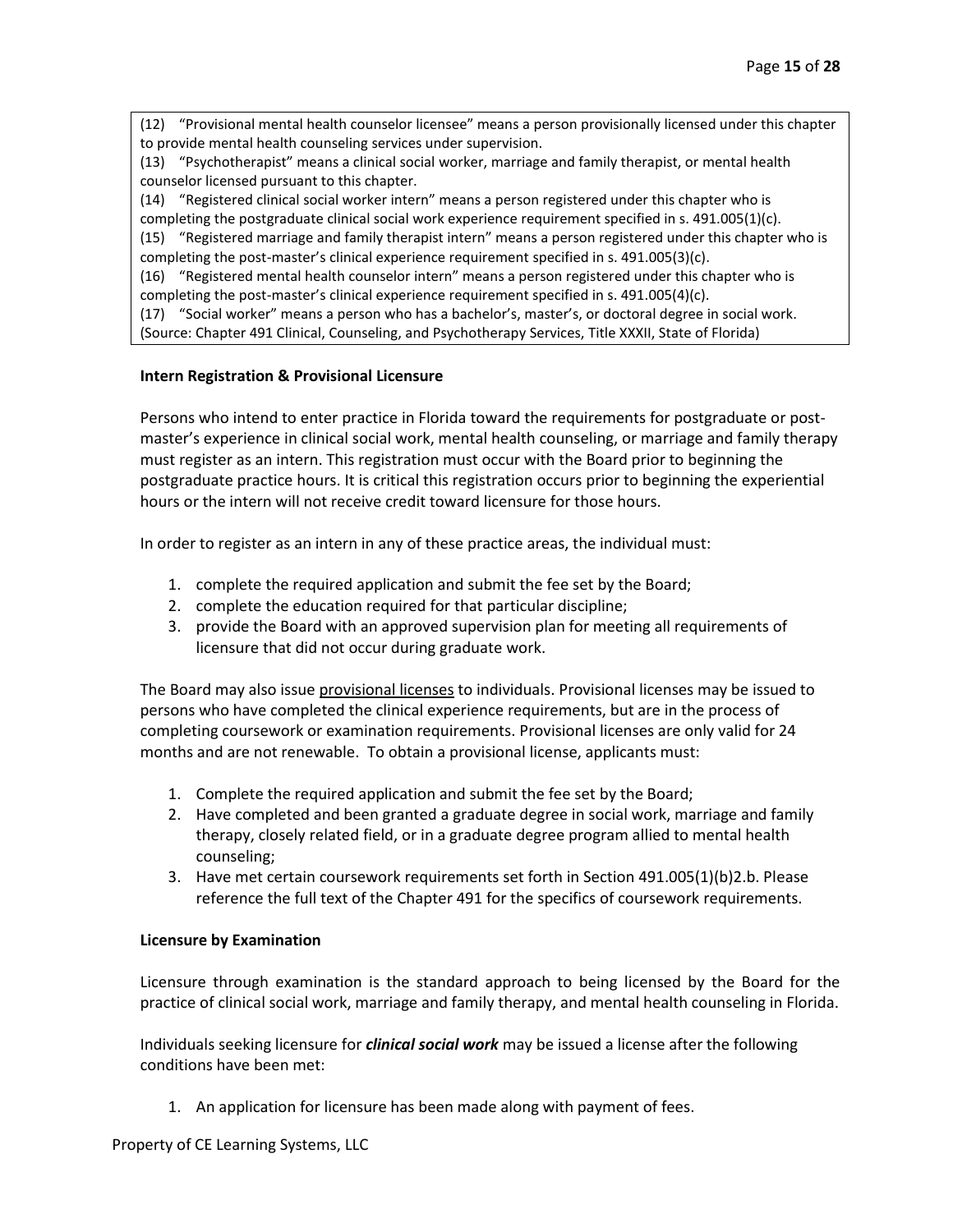- 2. Has earned a doctoral degree in social work from a graduate school of social work accredited by one of the accrediting bodies as recognized by the U. S. Department of Education; or has earned a master's degree in social work from a graduate school of social work accredited by the Council on Social Work Education (CSWE) or the Canadian Association of Schools of Social Work. The Board may approve social work programs from outside of the United States or Canada if they are determined to be equivalent to programs accredited by CSWE. The applicant for licensure bears the responsibility for providing documentation to prove equivalency to the Board.
- 3. The applicant's graduate degree program must have contained a major emphasis on direct clinical patient/client health care services. Examples of such coursework include clinical social work, psychopathology, psychotherapy, group therapy. In addition, the program must have included a supervised field placement providing direct clinical services to clients/patients. Further, 24 semester hours (32 quarter hours) in human behavior and practices methods for clinically oriented services with at least one course in psychopathology and a maximum of one research course.
- 4. Has completed a minimum of 2 years of clinical social work experience AFTER completion of the graduate degree in social work; and completed this practice experience under the supervision of a licensed clinical social worker or other supervisor approved by the Board.
- 5. Passed an examination provided for determining ability to practice and knowledge of theory and practice. In this case, the Clinical Social Work examination provided through the Association of Social Work Boards is the qualifying examination.
- 6. Other provisions are made in Chapter 491 for individuals whose graduate program did not provide the required emphasis. See the excerpt from the law provided below which specifically addresses scenarios such as this.

## **FROM THE LAW: 491.005 Licensure by examination.—**

(2) CLINICAL SOCIAL WORK.—

(a) Notwithstanding the provisions of paragraph (1)(b), coursework which was taken at a baccalaureate level shall not be considered toward completion of education requirements for licensure unless an official of the graduate program certifies in writing on the graduate school's stationery that a specific course, which students enrolled in the same graduate program were ordinarily required to complete at the graduate level, was waived or exempted based on completion of a similar course at the baccalaureate level. If this condition is met, the board shall apply the baccalaureate course named toward the education requirements.

(b) An applicant from a master's or doctoral program in social work which did not emphasize direct patient or client services may complete the clinical curriculum content requirement by returning to a graduate program accredited by the Council on Social Work Education or the Canadian Association of Schools of Social Work, or to a clinical social work graduate program with comparable standards, in order to complete the education requirements for examination. However, a maximum of 6 semester or 9 quarter hours of the clinical curriculum content requirement may be completed by credit awarded for independent study coursework as defined by board rule.

(Source: Chapter 491 Clinical, Counseling, and Psychotherapy Services, Title XXXII, State of Florida)

Individuals seeking licensure for *marriage and family therapy* may be issued a license after the following conditions have been met:

- 1. An application for licensure has been made along with payment of fees.
- 2. Has completed a minimum of a master's degree emphasizing marriage and family therapy or another closely aligned field of study. The master's degree must by from a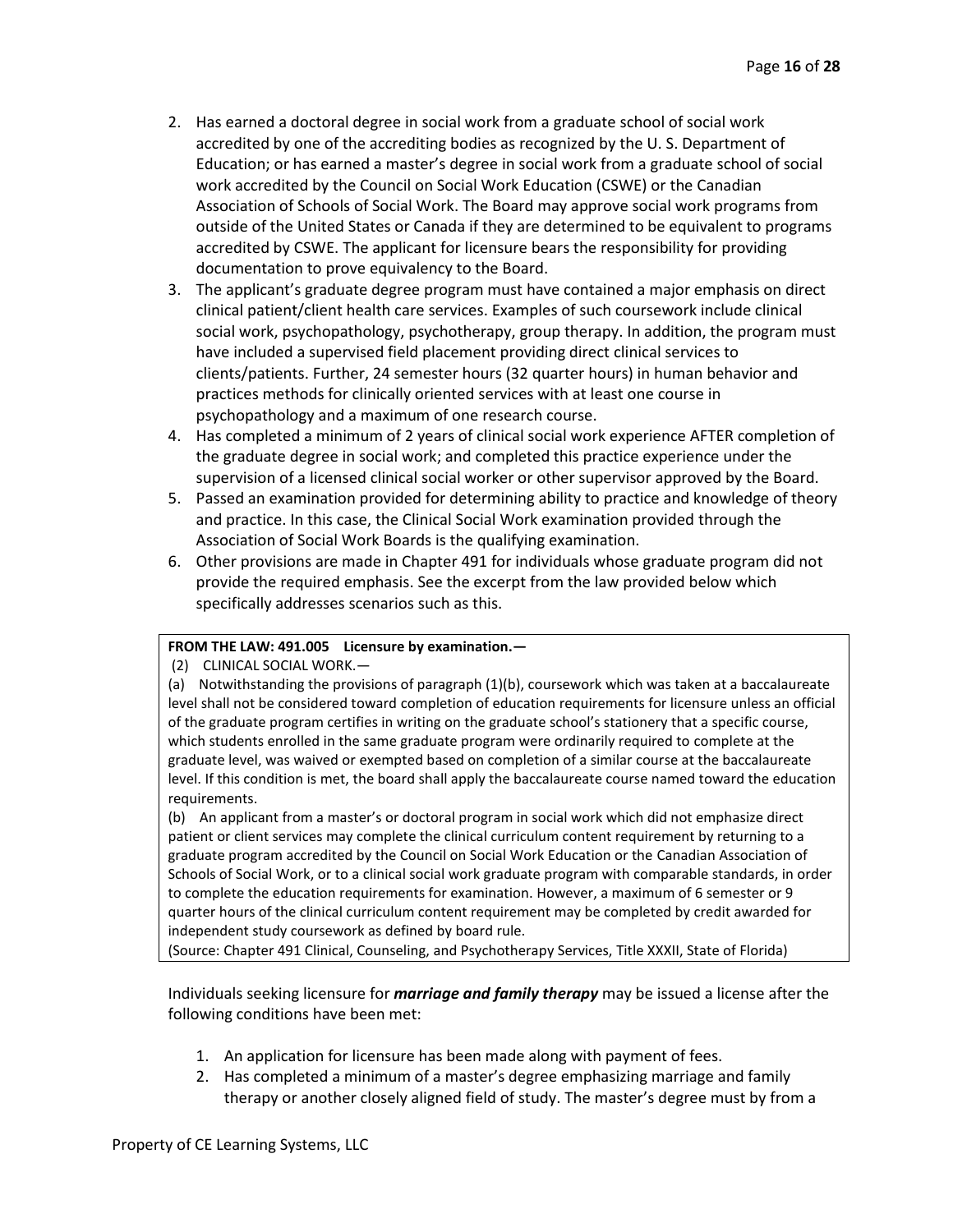graduate program with full accreditation from a regional accrediting body recognized by the Commission on Recognition of Postsecondary Accreditation or the Association of Universities and Colleges of Canada. Programs not accredited by one of these may be approved per board rules upon review by the board. The master's degree program must have 36 semester or 48 quarter hours of graduate-level courses. Included in these hours, the applicant must have had 3 semester or 4 quarter hours in each of the following: dynamics of marriage and family systems, marriage therapy and counseling theory and techniques, family therapy and counseling theory and techniques, individual human development life cycle theories, personality theory or general counseling theory and techniques, psychopathology, human sexuality theory and counseling techniques, psychosocial theory, and substance abuse theory and counseling techniques. These are the only course areas that may be applied to the requirement. For example, courses in research or assessment may not be counted as credit toward this requirement.

- 3. In addition, the applicant must have completed at least one course of 3 semester hours or 4 quarter hours in legal, professional, and ethical standards related to the practice of marriage and family therapy. The board may approve an equivalent course. Also, 3 semester hours or 4 quarter hours must be completed in behavioral research related to clinical practice. All of these courses must be graduate-level courses.
- 4. Has completed a supervised clinical practicum of in a marriage and family therapy setting consisting of 180 direct hours providing marriage and family therapy services to clients.
- 5. Has completed a minimum of 2 years of post-master's clinical experience with at least 50% of clients receiving marriage and family therapy services. This clinical experience must have been completed under the supervision of a qualified, licensed, and approved marriage and family therapist.
- 6. Has passed an examination provided by the board to test competency in theory and practice of marriage and family therapy.

Individuals seeking licensure for *mental health counseling* may be issued a license after the following conditions have been met:

- 1. An application for licensure has been made along with payment of fees.
- 2. Earned at least a master's degree from a mental health counseling program which is accredited by the Council for the Accreditation of Counseling and Related Educational Programs (CACREP). The master's degree program must have consisted of at least 60 semester hours or 80 quarter hours of clinical and didactic instruction with at least one course in human sexuality and one course in substance abuse. If the applicant's degree was not earned from a CACREP accredited program, detailed requirements of the curriculum and practicum are set forth in Chapter 491. Applicants with degrees from these programs should review the detailed requirements contained in the full text of Chapter 491.
- 3. Has completed a minimum of 2 years of clinical experience in mental health counseling while supervised by a licensed mental health counselor or other equivalent supervisor approved by the board. All of this clinical experience must be completed post-master's.
- 4. Passed an examination provided for the purpose of the establishing competency in theory and practice of mental health counseling as administered by the board through the Department of Health.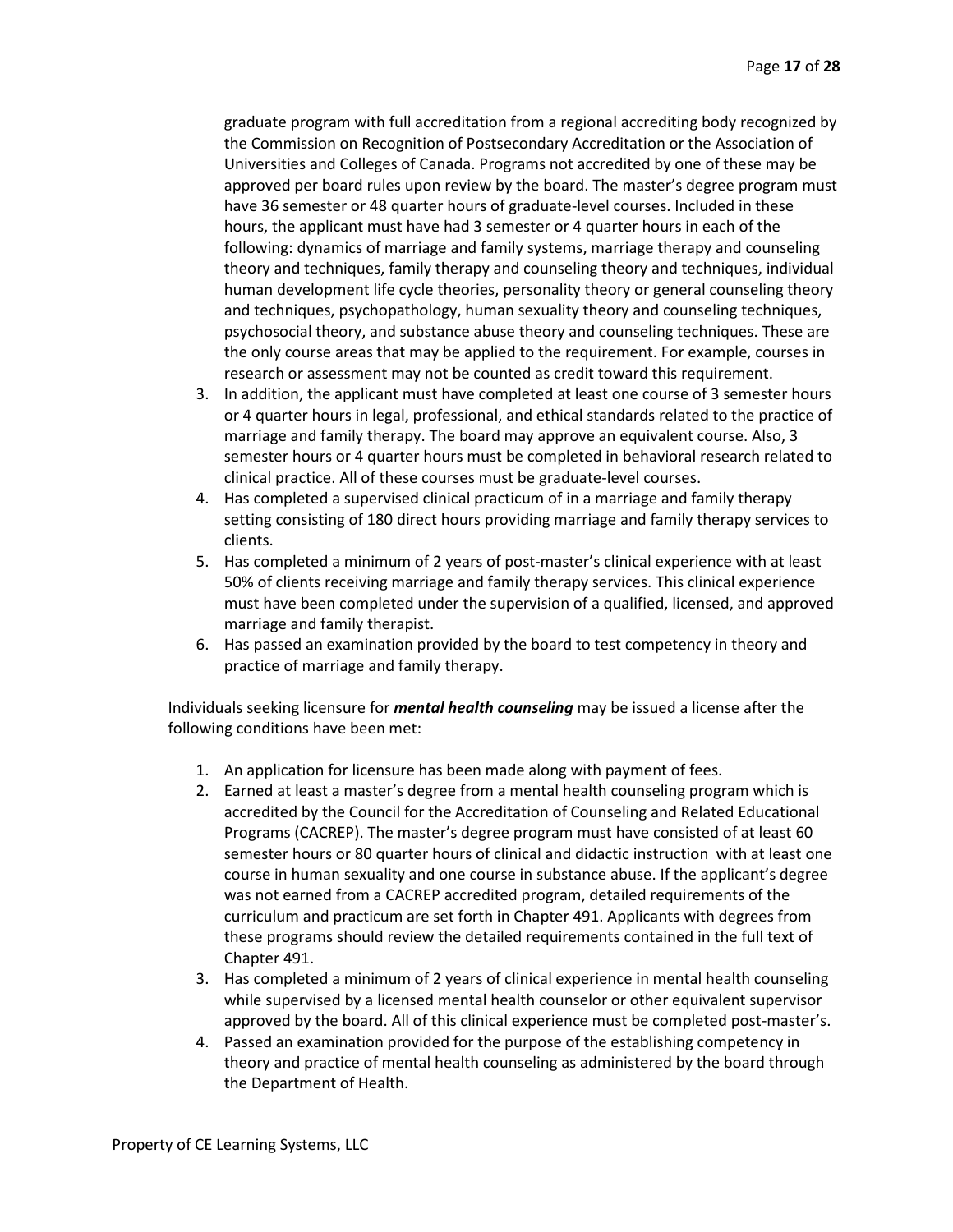5. Demonstrated knowledge and competency of the laws and rules regulating practice in clinical social work, mental health counseling, and marriage and family therapy.

**FROM THE LAW: 491.0057 Dual licensure as a marriage and family therapist.—** The department shall license as a marriage and family therapist any person who demonstrates to the board that he or she:

(1) Holds a valid, active license as a psychologist under chapter 490 or as a clinical social worker or mental health counselor under this chapter, or is certified under s. 464.012 as an advanced registered nurse practitioner who has been determined by the Board of Nursing as a specialist in psychiatric mental health.

(2) Has held a valid, active license for at least 3 years.

(3) Has passed the examination provided by the department for marriage and family therapy. (Source: Chapter 491 Clinical, Counseling, and Psychotherapy Services, Title XXXII, State of Florida)

## *Licensure/Certification by Endorsement*

Professionals with existing licensure from states other than Florida may be licensed to practice mental health counseling, clinical social work, or marriage and family therapy in the State of Florida if:

- 1. The appropriate application and fee are submitted.
- 2. The person meets requirements of demonstrating knowledge of laws and rules governing these areas of practice.
- 3. Possesses an active and valid license to practice the profession from another state and has practiced for at least 3 of the 5 years immediately preceding application for licensure in Florida.
- 4. Meets the education requirements for the given area of practice set forth in previous discussions in this course as detailed in the full text of Chapter 491.
- 5. Passed an equivalent licensing exam in another state or passed the licensure exam in Florida.
- 6. The person is not under investigation for any action that would constitute a violation of laws and rules of practice in Florida.

## *Renewal of Licenses and Reactivation of Licenses/Continuing Education Required*

License renewals are due on a biennial basis and must be completed along with submission of the current fees required at the time of submission. Each licensee must prove the completion of at least 25 hours of continuing education in the period following the last issuance of the license. For example, a licensee issued a new license must complete a number not to exceed 25 hours of continuing education within two years of the initial issuance. Certified master social workers are exempt from this requiring in the period following the first issuance of the certificate. Licensed practitioners must provide proof of completing the required number of hours to the board as required at the time of license renewal.

A person holding a license placed on inactive status may reactivate the license by submitting an application to the department and paying the current activation fee. The person must also complete the continuing education requirements, any required background investigation, and pay the current biennial license renewal fee as of the time of reinstatement.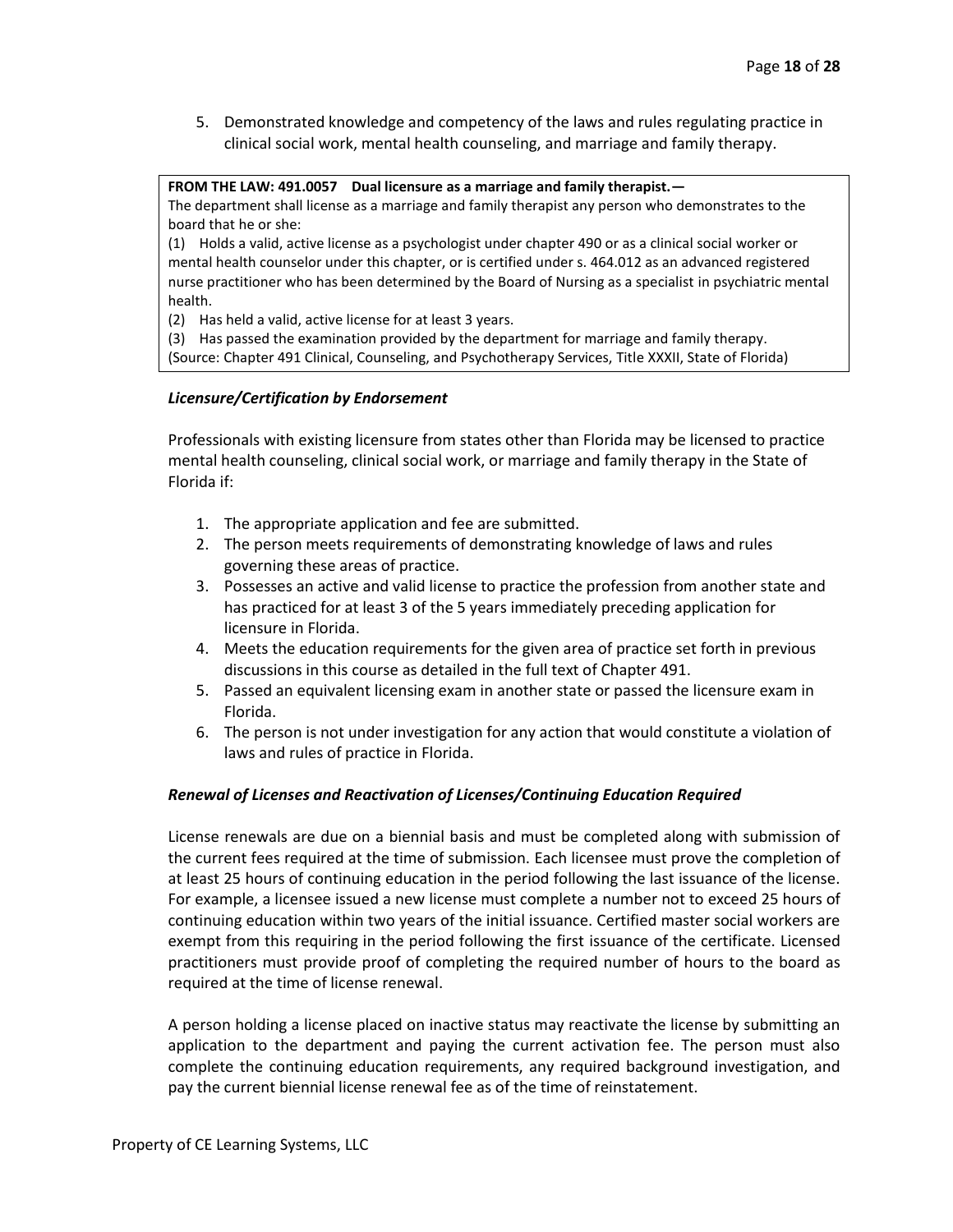### *Discipline*

Professional discipline for persons licensed in clinical social work, mental health counseling, and marriage and family therapy is a serious matter. As such, the full text list of this section of the law is included below. The issues discussed constitute grounds for a license being denied, revoked, and other disciplinary action by the board.

FROM THE LAW: 491.009 Discipline.—

(1) The following acts constitute grounds for denial of a license or disciplinary action, as specified in s. 456.072(2):

(a) Attempting to obtain, obtaining, or renewing a license, registration, or certificate under this chapter by bribery or fraudulent misrepresentation or through an error of the board or the department.

(b) Having a license, registration, or certificate to practice a comparable profession revoked, suspended, or otherwise acted against, including the denial of certification or licensure by another state, territory, or country.

(c) Being convicted or found guilty of, regardless of adjudication, or having entered a plea of nolo contendere to, a crime in any jurisdiction which directly relates to the practice of his or her profession or the ability to practice his or her profession. However, in the case of a plea of nolo contendere, the board shall allow the person who is the subject of the disciplinary proceeding to present evidence in mitigation relevant to the underlying charges and circumstances surrounding the plea.

(d) False, deceptive, or misleading advertising or obtaining a fee or other thing of value on the representation that beneficial results from any treatment will be guaranteed.

(e) Advertising, practicing, or attempting to practice under a name other than one's own.

(f) Maintaining a professional association with any person who the applicant, licensee, registered intern, or certificateholder knows, or has reason to believe, is in violation of this chapter or of a rule of the department or the board.

(g) Knowingly aiding, assisting, procuring, or advising any nonlicensed, nonregistered, or noncertified person to hold himself or herself out as licensed, registered, or certified under this chapter.

(h) Failing to perform any statutory or legal obligation placed upon a person licensed, registered, or certified under this chapter.

(i) Willfully making or filing a false report or record; failing to file a report or record required by state or federal law; willfully impeding or obstructing the filing of a report or record; or inducing another person to make or file a false report or record or to impede or obstruct the filing of a report or record. Such report or record includes only a report or record which requires the signature of a person licensed, registered, or certified under this chapter.

(j) Paying a kickback, rebate, bonus, or other remuneration for receiving a patient or client, or receiving a kickback, rebate, bonus, or other remuneration for referring a patient or client to another provider of mental health care services or to a provider of health care services or goods; referring a patient or client to oneself for services on a fee-paid basis when those services are already being paid for by some other public or private entity; or entering into a reciprocal referral agreement.

(k) Committing any act upon a patient or client which would constitute sexual battery or which would constitute sexual misconduct as defined pursuant to s. 491.0111.

(l) Making misleading, deceptive, untrue, or fraudulent representations in the practice of any profession licensed, registered, or certified under this chapter.

(m) Soliciting patients or clients personally, or through an agent, through the use of fraud, intimidation, undue influence, or a form of overreaching or vexatious conduct.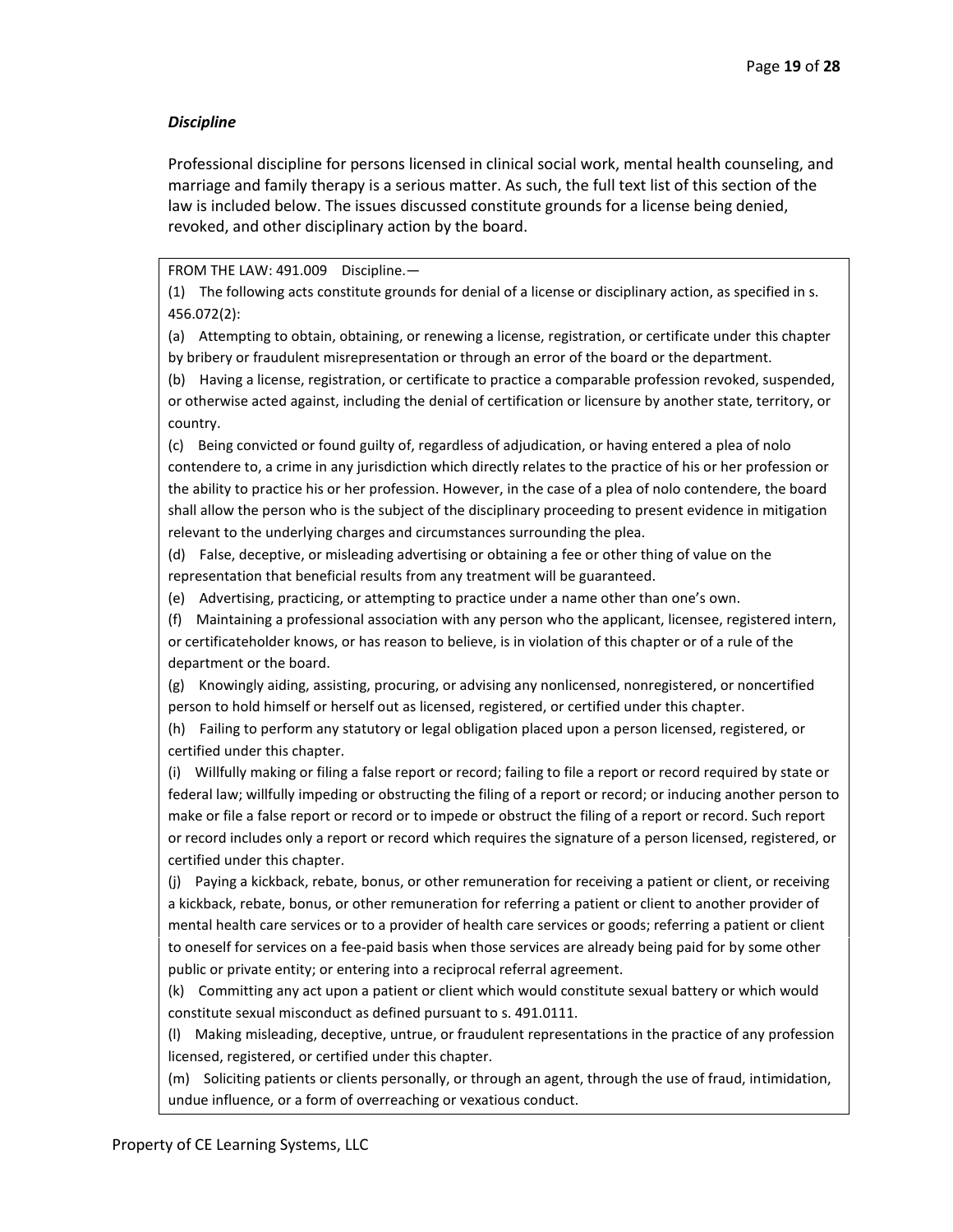(n) Failing to make available to a patient or client, upon written request, copies of tests, reports, or documents in the possession or under the control of the licensee, registered intern, or certificateholder which have been prepared for and paid for by the patient or client.

(o) Failing to respond within 30 days to a written communication from the department or the board concerning any investigation by the department or the board, or failing to make available any relevant records with respect to any investigation about the licensee's, registered intern's, or certificateholder's conduct or background.

(p) Being unable to practice the profession for which he or she is licensed, registered, or certified under this chapter with reasonable skill or competence as a result of any mental or physical condition or by reason of illness; drunkenness; or excessive use of drugs, narcotics, chemicals, or any other substance. In enforcing this paragraph, upon a finding by the State Surgeon General, the State Surgeon General's designee, or the board that probable cause exists to believe that the licensee, registered intern, or certificateholder is unable to practice the profession because of the reasons stated in this paragraph, the department shall have the authority to compel a licensee, registered intern, or certificateholder to submit to a mental or physical examination by psychologists, physicians, or other licensees under this chapter, designated by the department or board. If the licensee, registered intern, or certificateholder refuses to comply with such order, the department's order directing the examination may be enforced by filing a petition for enforcement in the circuit court in the circuit in which the licensee, registered intern, or certificateholder resides or does business. The licensee, registered intern, or certificateholder against whom the petition is filed shall not be named or identified by initials in any public court records or documents, and the proceedings shall be closed to the public. The department shall be entitled to the summary procedure provided in s. 51.011. A licensee, registered intern, or certificateholder affected under this paragraph shall at reasonable intervals be afforded an opportunity to demonstrate that he or she can resume the competent practice for which he or she is licensed, registered, or certified with reasonable skill and safety to patients.

(q) Performing any treatment or prescribing any therapy which, by the prevailing standards of the mental health professions in the community, would constitute experimentation on human subjects, without first obtaining full, informed, and written consent.

(r) Failing to meet the minimum standards of performance in professional activities when measured against generally prevailing peer performance, including the undertaking of activities for which the licensee, registered intern, or certificateholder is not qualified by training or experience.

(s) Delegating professional responsibilities to a person whom the licensee, registered intern, or certificateholder knows or has reason to know is not qualified by training or experience to perform such responsibilities.

(t) Violating a rule relating to the regulation of the profession or a lawful order of the department or the board previously entered in a disciplinary hearing.

(u) Failure of the licensee, registered intern, or certificateholder to maintain in confidence a communication made by a patient or client in the context of such services, except as provided in s. 491.0147.

(v) Making public statements which are derived from test data, client contacts, or behavioral research and which identify or damage research subjects or clients.

(w) Violating any provision of this chapter or chapter 456, or any rules adopted pursuant thereto. (Source: Chapter 491 Clinical, Counseling, and Psychotherapy Services, Title XXXII, State of Florida)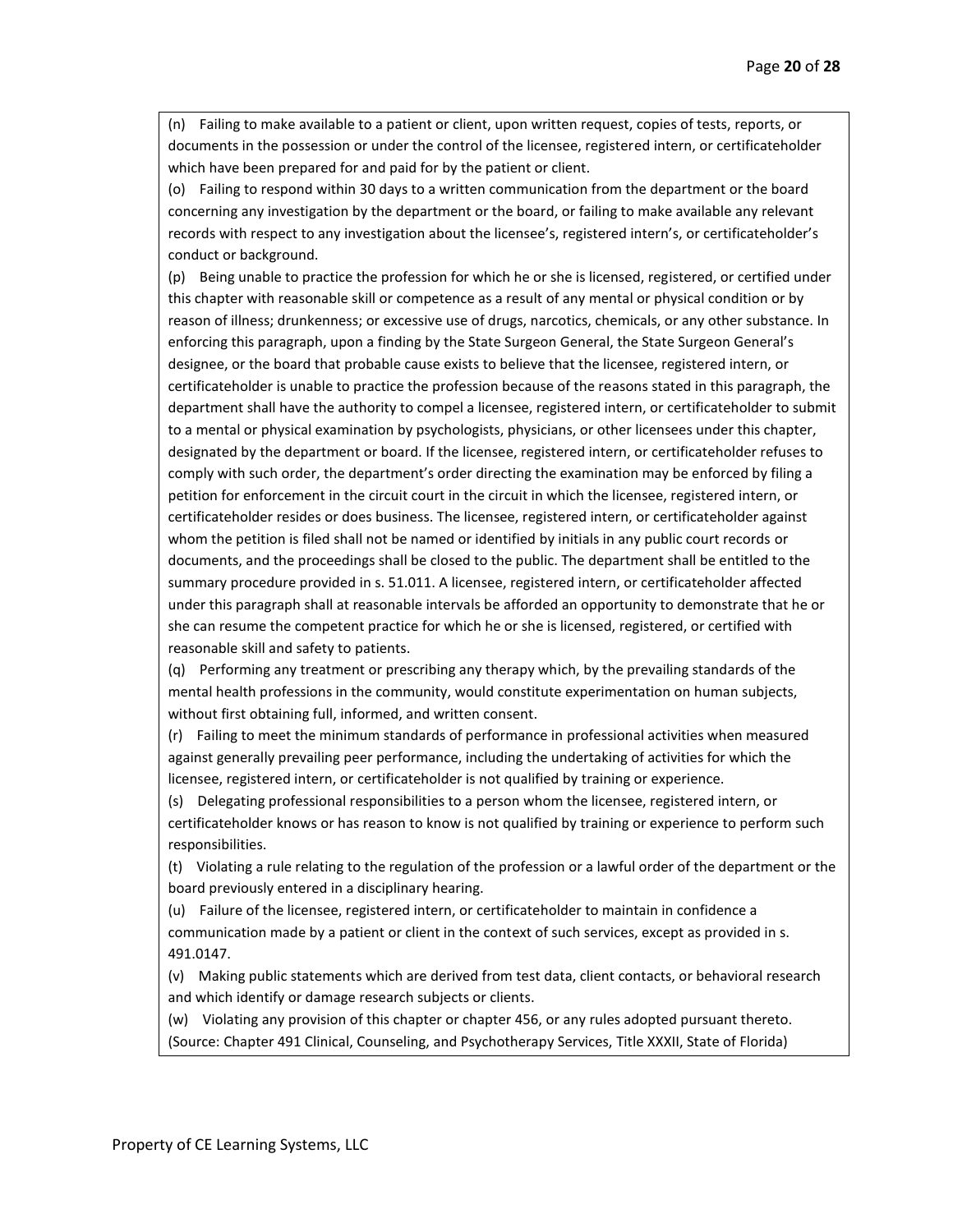## *Sexual Misconduct*

Obviously, sexual misconduct is a pitfall to be avoided by professionals. Not only is this activity illegal, but it violates the ethical standards related to the care of clients of every profession discussed in Chapter 491. The board defines sexual misconduct as "the oral, anal, or vaginal penetration of another by, or contact with, the sexual organ of another or the anal or vaginal penetration of another by any object (Section 491.0112, Chapter 491). It is important to point out that persons licensed for clinical social work, mental health counseling, or marriage and family therapy are authorized to utilize the term "psychotherapist" when providing services. Section 491.0112 of Chapter 491 specifically states that psychotherapists committing sexual misconduct with a client will be charged with a third degree felony. Also, a psychotherapist engaging in sexual misconduct with a former client may be charged with the same if it is deemed the termination of the helping relationship was done to engage in a sexual relationship. A second offense of either of these would increase the severity of charges to a second degree felony.

## *Violations*

Violations by professionals licensed to practice under the rules and laws of Chapter 491 are subject to a number of rules that must be observed. The list of potential pitfalls for practitioners is lengthy and professionals should be diligent about understanding the scope and breadth of appropriate practice as a licensed clinical social worker, marriage and family therapist, or mental health counselor. The following text box details an excerpt from the law that shows authorized titles for licensed professionals. In addition, other violations related to licensure are detailed below.

## **FROM THE LAW: 491.012 Violations; penalty; injunction.—**

- (1) It is unlawful and a violation of this chapter for any person to:
- (a) Use the following titles or any combination thereof, unless she or he holds a valid, active license as a clinical social worker issued pursuant to this chapter:
- 1. "Licensed clinical social worker."
- 2. "Clinical social worker."
- 3. "Licensed social worker."
- 4. "Psychiatric social worker."
- 5. "Psychosocial worker."
- (b) Use the following titles or any combination thereof, unless she or he holds a valid, active license as a marriage and family therapist issued pursuant to this chapter:
- 1. "Licensed marriage and family therapist."
- 2. "Marriage and family therapist."
- 3. "Marriage counselor."
- 4. "Marriage consultant."
- 5. "Family therapist."
- 6. "Family counselor."
- 7. "Family consultant."
- (c) Use the following titles or any combination thereof, unless she or he holds a valid, active license as a mental health counselor issued pursuant to this chapter:
- 1. "Licensed mental health counselor."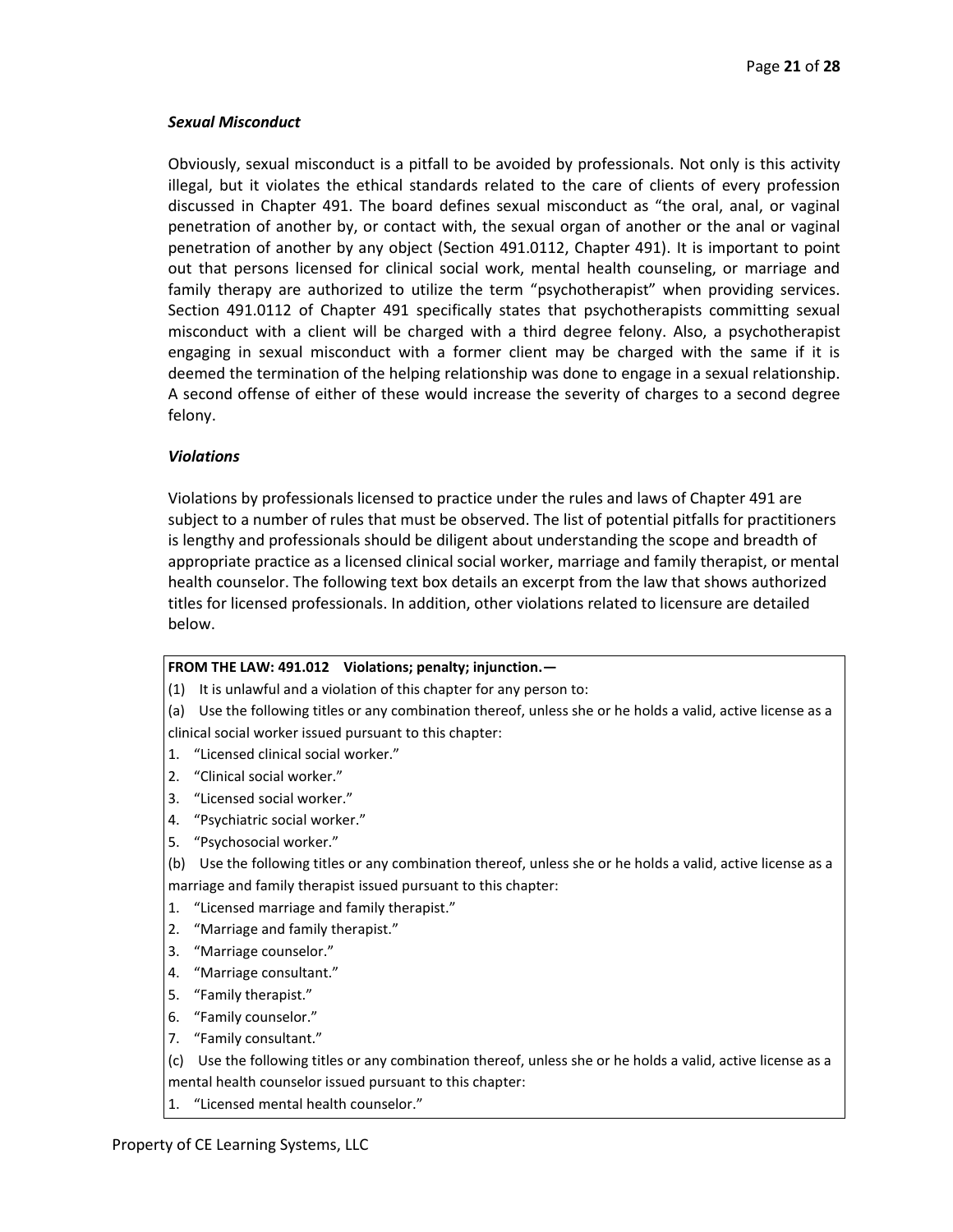2. "Mental health counselor."

3. "Mental health therapist."

4. "Mental health consultant."

(d) Use the terms psychotherapist, sex therapist, or juvenile sexual offender therapist unless such person is licensed pursuant to this chapter or chapter 490, or is certified under s. [464.012](http://www.leg.state.fl.us/Statutes/index.cfm?App_mode=Display_Statute&Search_String=&URL=0400-0499/0464/Sections/0464.012.html) as an advanced registered nurse practitioner who has been determined by the Board of Nursing as a specialist in psychiatric mental health and the use of such terms is within the scope of her or his practice based on education, training, and licensure.

(e) Present as her or his own the clinical social work, marriage and family therapy, or mental health counseling license of another.

(f) Give false or forged evidence to the board or a member thereof for the purpose of obtaining a license.

(g) Use or attempt to use a license issued pursuant to this chapter which has been revoked or is under suspension.

(h) Knowingly conceal information relative to violations of this chapter.

(i) Practice clinical social work in this state for compensation, unless the person holds a valid, active license to practice clinical social work issued pursuant to this chapter or is an intern registered pursuant to s[. 491.0045.](http://www.leg.state.fl.us/Statutes/index.cfm?App_mode=Display_Statute&Search_String=&URL=0400-0499/0491/Sections/0491.0045.html)

(j) Practice marriage and family therapy in this state for compensation, unless the person holds a valid, active license to practice marriage and family therapy issued pursuant to this chapter or is an intern registered pursuant to s. [491.0045.](http://www.leg.state.fl.us/Statutes/index.cfm?App_mode=Display_Statute&Search_String=&URL=0400-0499/0491/Sections/0491.0045.html)

(k) Practice mental health counseling in this state for compensation, unless the person holds a valid, active license to practice mental health counseling issued pursuant to this chapter or is an intern registered pursuant to s. [491.0045.](http://www.leg.state.fl.us/Statutes/index.cfm?App_mode=Display_Statute&Search_String=&URL=0400-0499/0491/Sections/0491.0045.html)

(l) Use the following titles or any combination thereof, unless he or she holds a valid registration as an intern issued pursuant to this chapter:

1. "Registered clinical social worker intern."

2. "Registered marriage and family therapist intern."

3. "Registered mental health counselor intern."

(m) Use the following titles or any combination thereof, unless he or she holds a valid provisional license issued pursuant to this chapter:

1. "Provisional clinical social worker licensee."

2. "Provisional marriage and family therapist licensee."

3. "Provisional mental health counselor licensee."

(n) Effective October 1, 2000, practice juvenile sexual offender therapy in this state, as the practice is defined in s. [491.0144,](http://www.leg.state.fl.us/Statutes/index.cfm?App_mode=Display_Statute&Search_String=&URL=0400-0499/0491/Sections/0491.0144.html) for compensation, unless the person holds an active license issued under this chapter and meets the requirements to practice juvenile sexual offender therapy. An unlicensed person may be employed by a program operated by or under contract with the Department of Juvenile Justice or the Department of Children and Family Services if the program employs a professional who is licensed under chapter 458, chapter 459, s. [490.0145,](http://www.leg.state.fl.us/Statutes/index.cfm?App_mode=Display_Statute&Search_String=&URL=0400-0499/0490/Sections/0490.0145.html) or s. [491.0144](http://www.leg.state.fl.us/Statutes/index.cfm?App_mode=Display_Statute&Search_String=&URL=0400-0499/0491/Sections/0491.0144.html) who manages or supervises the treatment services.

(2) It is unlawful and a violation of this chapter for any person to describe her or his services using the following terms or any derivative thereof, unless such person holds a valid, active license under this chapter or chapter 490, or is certified under s. [464.012](http://www.leg.state.fl.us/Statutes/index.cfm?App_mode=Display_Statute&Search_String=&URL=0400-0499/0464/Sections/0464.012.html) as an advanced registered nurse practitioner who has been determined by the Board of Nursing as a specialist in psychiatric mental health and the use of such terms is within the scope of her or his practice based on education, training, and licensure: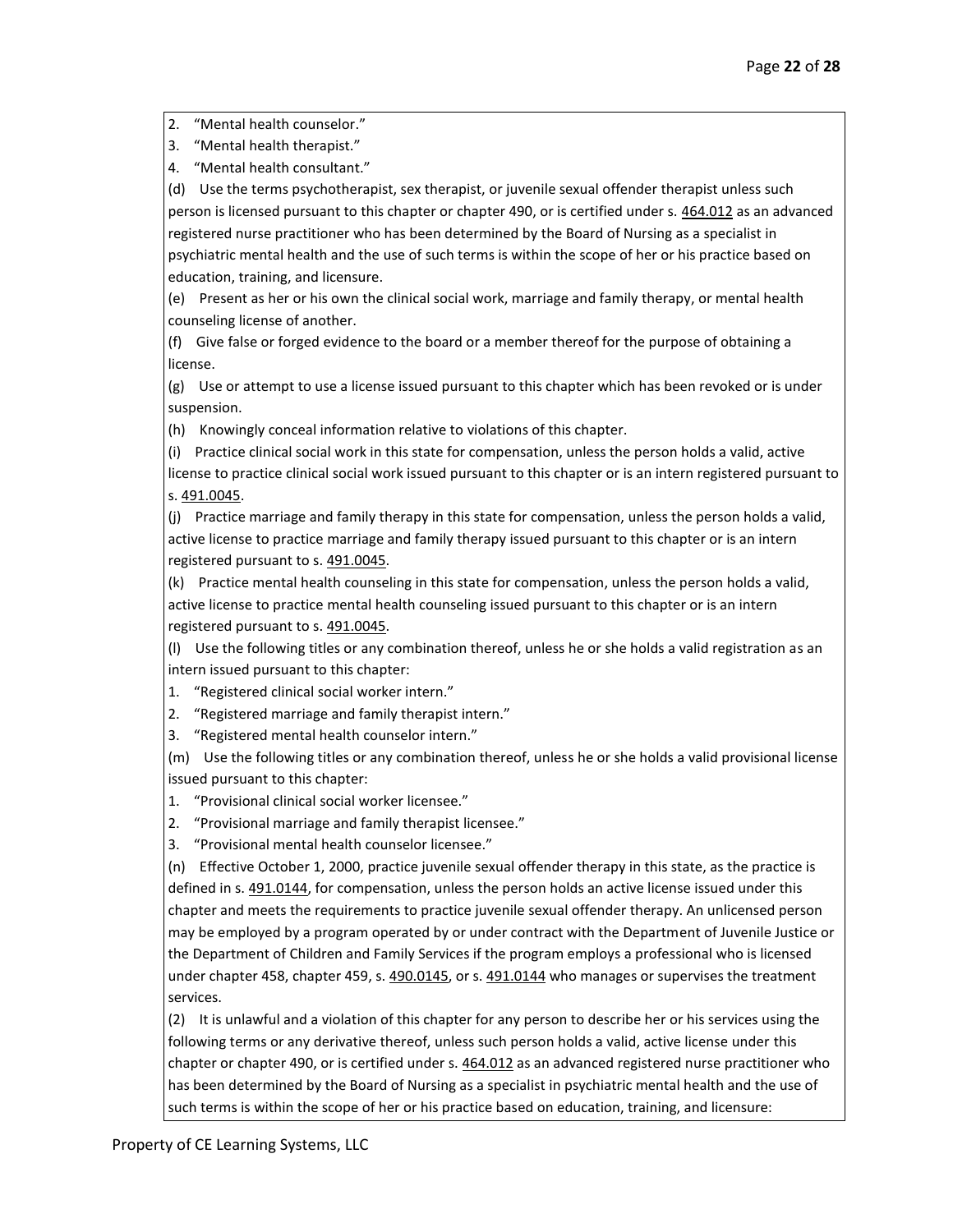- (a) "Psychotherapy."
- (b) "Sex therapy."
- (c) "Sex counseling."
- (d) "Clinical social work."
- (e) "Psychiatric social work."
- (f) "Marriage and family therapy."
- (g) "Marriage and family counseling."
- (h) "Marriage counseling."
- (i) "Family counseling."
- (j) "Mental health counseling."
- (3) Any person who violates any provision of subsection (1) or subsection (2) commits a misdemeanor of the first degree, punishable as provided in s. [775.082](http://www.leg.state.fl.us/Statutes/index.cfm?App_mode=Display_Statute&Search_String=&URL=0700-0799/0775/Sections/0775.082.html) or s. [775.083.](http://www.leg.state.fl.us/Statutes/index.cfm?App_mode=Display_Statute&Search_String=&URL=0700-0799/0775/Sections/0775.083.html)
- (4) The department may institute appropriate judicial proceedings to enjoin violation of this section.

(Source: Chapter 491 Clinical, Counseling, and Psychotherapy Services, Title XXXII, State of Florida)

## *Exemptions*

Certain practices and professionals quality for exemptions from the regulations contained in Chapter 491. These deal with such circumstances as religious or clergy members, as well as certain government employees.

## **FROM THE LAW: 491.014 Exemptions.—**

(1) No provision of this chapter shall be construed to limit the practice of physicians licensed pursuant to chapter 458 or chapter 459, or psychologists licensed pursuant to chapter 490, so long as they do not unlawfully hold themselves out to the public as possessing a license, provisional license, registration, or certificate issued pursuant to this chapter or use a professional title protected by this chapter.

(2) No provision of this chapter shall be construed to limit the practice of nursing, school psychology, or psychology, or to prevent qualified members of other professions from doing work of a nature consistent with their training and licensure, so long as they do not hold themselves out to the public as possessing a license, provisional license, registration, or certificate issued pursuant to this chapter or use a title protected by this chapter.

(3) No provision of this chapter shall be construed to limit the performance of activities of a rabbi, priest, minister, or member of the clergy of any religious denomination or sect, or use of the terms "Christian counselor" or "Christian clinical counselor" when the activities are within the scope of the performance of his or her regular or specialized ministerial duties and no compensation is received by him or her, or when such activities are performed, with or without compensation, by a person for or under the auspices or sponsorship, individually or in conjunction with others, of an established and legally cognizable church, denomination, or sect, and when the person rendering service remains accountable to the established authority thereof.

(4) No person shall be required to be licensed, provisionally licensed, registered, or certified under this chapter who:

(a) Is a salaried employee of a government agency; a developmental disability facility or program; a mental health, alcohol, or drug abuse facility operating under chapter 393, chapter 394, or chapter 397; the statewide child care resource and referral network operating under s. [1002.92;](http://www.leg.state.fl.us/Statutes/index.cfm?App_mode=Display_Statute&Search_String=&URL=1000-1099/1002/Sections/1002.92.html) a child-placing or child-caring agency licensed pursuant to chapter 409; a domestic violence center certified pursuant to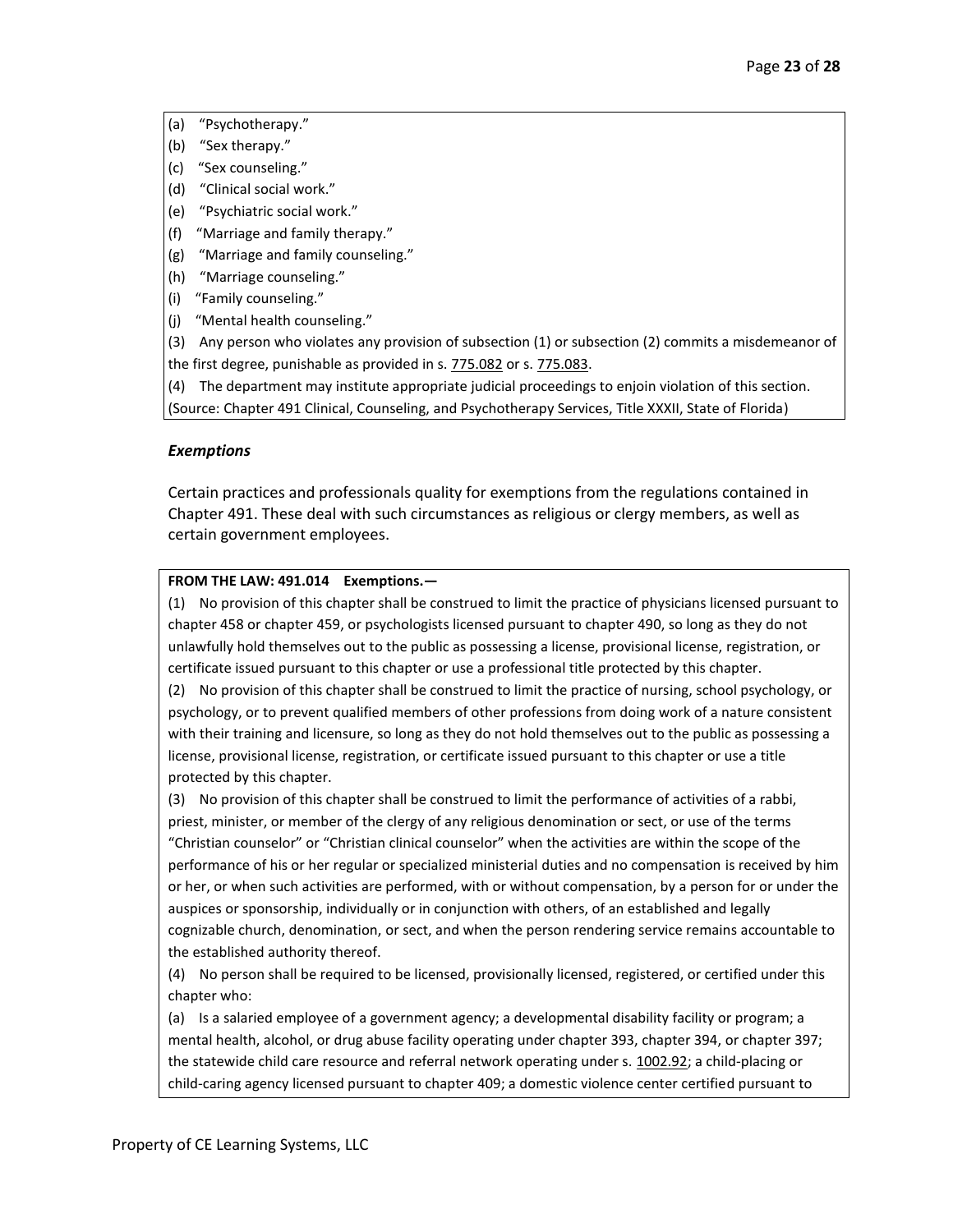chapter 39; an accredited academic institution; or a research institution, if such employee is performing duties for which he or she was trained and hired solely within the confines of such agency, facility, or institution, so long as the employee is not held out to the public as a clinical social worker, mental health counselor, or marriage and family therapist.

(b) Is a salaried employee of a private, nonprofit organization providing counseling services to children, youth, and families, if such services are provided for no charge, if such employee is performing duties for which he or she was trained and hired, so long as the employee is not held out to the public as a clinical social worker, mental health counselor, or marriage and family therapist.

(c) Is a student providing services regulated under this chapter who is pursuing a course of study which leads to a degree in a profession regulated by this chapter, is providing services in a training setting, provided such services and associated activities constitute part of a supervised course of study, and is designated by the title "student intern."

(d) Is not a resident of this state but offers services in this state, provided:

1. Such services are performed for no more than 15 days in any calendar year; and

2. Such nonresident is licensed or certified to practice the services provided by a state or territory of the United States or by a foreign country or province.

(5) No provision of this chapter shall be construed to limit the practice of any individual who solely engages in behavior analysis so long as he or she does not hold himself or herself out to the public as possessing a license issued pursuant to this chapter or use a title protected by this chapter.

(6) Nothing in subsections (2)-(4) shall exempt any person from the provisions of s.  $491.012(1)(a)-(c)$ , (I), and (m).

(7) Except as stipulated by the board, the exemptions contained in this section do not apply to any person licensed under this chapter whose license has been suspended or revoked by the board or another jurisdiction.

(8) Nothing in this section shall be construed to exempt a person from meeting the minimum standards of performance in professional activities when measured against generally prevailing peer performance, including the undertaking of activities for which the person is not qualified by training or experience. (Source: Chapter 491 Clinical, Counseling, and Psychotherapy Services, Title XXXII, State of Florida)

## *Specific Practice Methods*

The practices of hypnosis, sex therapy, and juvenile sexual offender therapy are specifically discussed as regulated practice methods within Chapter 491. Review the text box following for information regarding utilization of these practice methods.

### **FROM THE LAW: SPECIFIC PRACTICE METHODS**

#### **491.0141 Practice of hypnosis.—**

A person licensed under this chapter who is qualified as determined by the board may practice hypnosis as defined in s. 485.003(1). The provisions of this chapter may not be interpreted to limit or affect the right of any person qualified pursuant to chapter 485 to practice hypnosis pursuant to that chapter or to practice hypnosis for nontherapeutic purposes, so long as such person does not hold herself or himself out to the public as possessing a license issued pursuant to this chapter or use a title protected by this chapter.

## **491.0143 Practice of sex therapy.—**

Only a person licensed by this chapter who meets the qualifications set by the board may hold herself or himself out as a sex therapist. The board shall define these qualifications by rule. In establishing these qualifications, the board may refer to the sexual disorder and sexual dysfunction sections of the most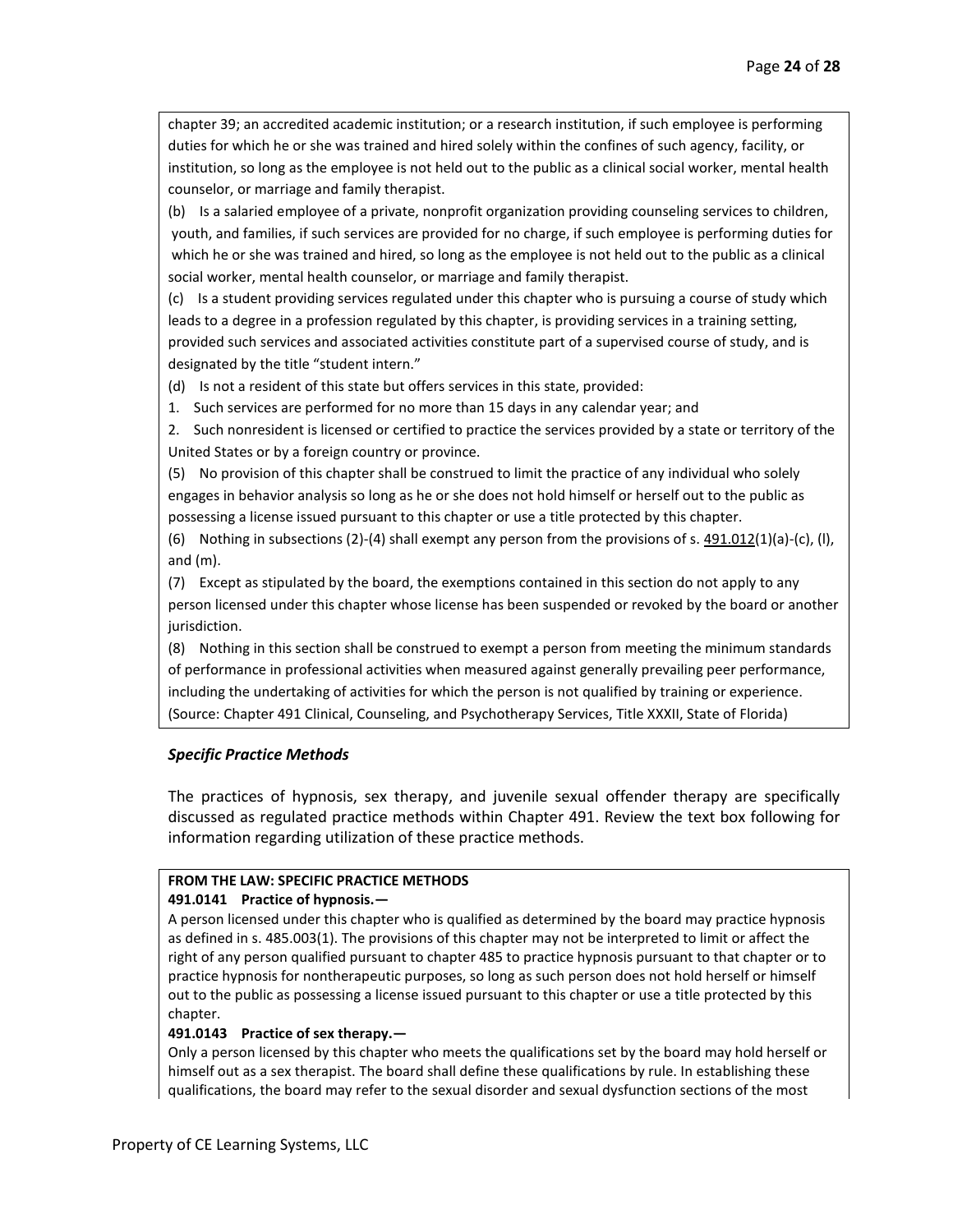current edition of the Diagnostic and Statistical Manual of the American Psychiatric Association or other relevant publications.

## **491.0144 The practice of juvenile sexual offender therapy.—**

Only a person licensed by this chapter who meets the qualifications set by the board may hold himself or herself out as a juvenile sexual offender therapist, except as provided in s. 490.0145. These qualifications shall be determined by the board. The board shall require training and coursework in the specific areas of juvenile sexual offender behaviors, treatments, and related issues. In establishing these qualifications, the board may refer to the sexual disorder and dysfunction sections of the most current edition of the Diagnostic and Statistical Manual of the American Psychiatric Association, Association for the Treatment of Sexual Abusers Practitioner's Handbook, or other relevant publications.

(Source: Chapter 491 Clinical, Counseling, and Psychotherapy Services, Title XXXII, State of Florida)

# *Certified Master Social Worker*

Qualified professionals may make application to be certified as a *certified master social worker.*  The following qualifications and procedures must be met:

- 1. Complete the appropriate application, provided by the board, and pay a nonrefundable fee set by the board.
- 2. Submit proof of completion of a doctoral degree in social work or a master's degree in social work with a concentration in in clinical practice or administration. Doctoral degrees must have been awarded through a graduate social work program approved by the U. S. Department of Education. Master's degrees must have been awarded through a CSWE or Canadian Association of Schools of Social Work accredited program. Other graduate social work programs may be acceptable if so deemed by the board.
- 3. Applicant has completed at least 3 years of experience including clinical services and administrative activities. Two years of that experience must have been completed postmaster's while supervised by a person meeting the requirements of a certified master social worker or licensed as a clinical social worker. Doctoral internships are acceptable for credit toward this criterion.
- 4. Pass an examination required by the department for certification as a certified master social worker.

# *Confidentiality and Privilege Communication*

Communication between a client/patient and a professional licensed for mental health counseling, clinical social worker, or marriage and family therapy is confidential in the State of Florida. However, the following situations allow for the waiver of the rule of confidentiality.

- 1. The licensed professional is a defendant in a civil, criminal, or disciplinary action related to a client/patient complaint. Confidentiality may be waived insomuch as it relates to the specific allegation.
- 2. The patient/client may request waiver. In cases where multiple family members are receiving services, all family members must agree to this in writing.
- 3. The licensed professional may disclose confidential information in the event there is imminent risk of physical harm to the patient/client, other members of society insomuch as the communication is released only to a potential victim, appropriate family member, law enforcement, or other appropriate authority. Licensed practitioners hold no liability when disclosing confidential information for this purpose in compliance with the specific criteria discussed.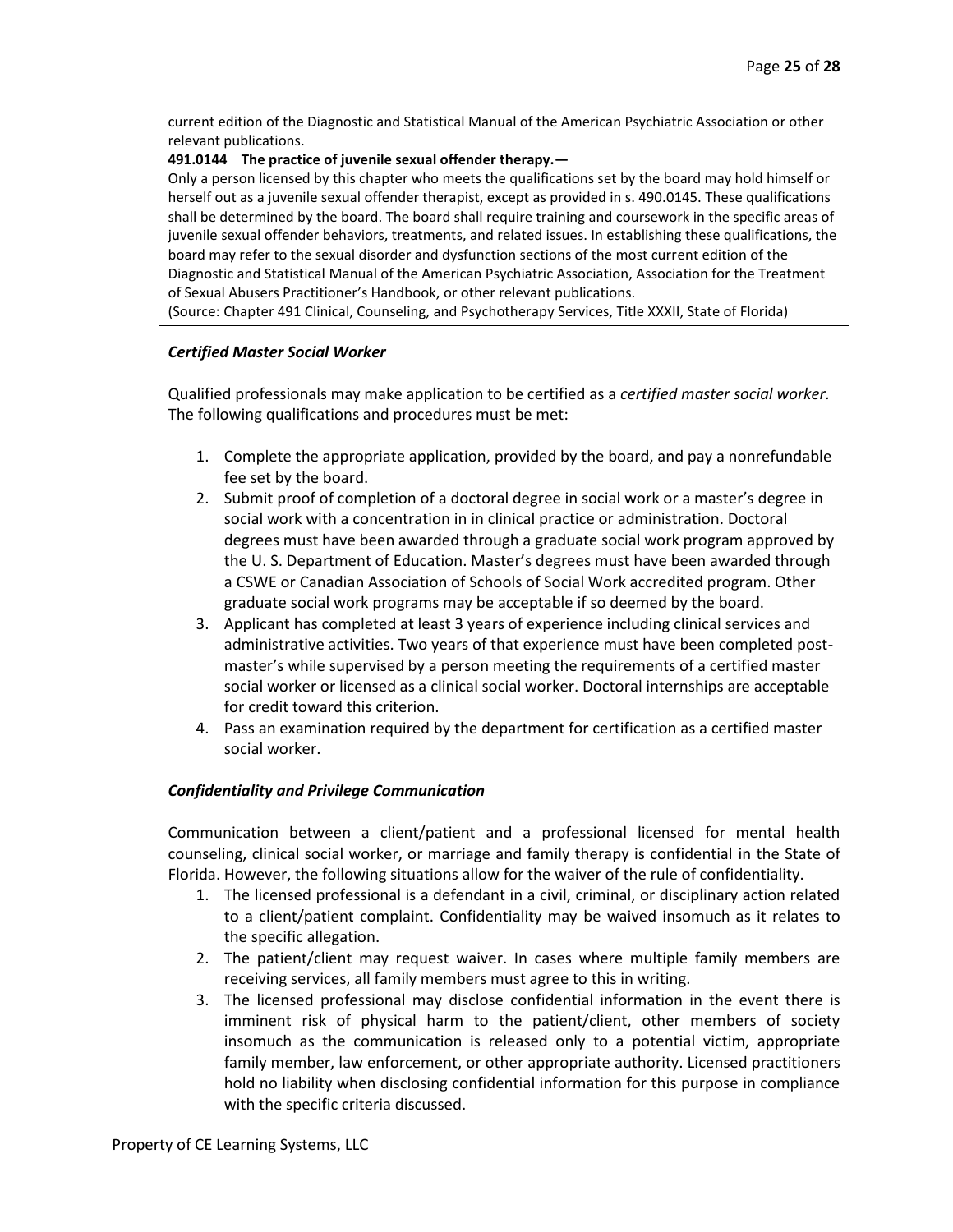#### **FROM THE LAW: 491.0148 Records.—**

Each psychotherapist who provides services as defined in this chapter shall maintain records. The board may adopt rules defining the minimum requirements for records and reports, including content, length of time records shall be maintained, and transfer of either the records or a report of such records to a subsequent treating practitioner or other individual with written consent of the client or clients. (Source: Chapter 491 Clinical, Counseling, and Psychotherapy Services, Title XXXII, State of Florida)

## *Displaying Licenses & Use of Titles*

Chapter 491 provides very specific instructions that professionals licensed as clinical social workers, mental health counselors, or marriage and family therapists are required to post their valid license in an area that is readily viewed by the public. In addition, specific wording is to be included on promotional materials and other printed materials as specified below. This is to ensure that professionals are holding themselves out correctly to the public and to identify those persons that may be practicing without licensure.

**FROM THE LAW: 491.0149 Display of license; use of professional title on promotional materials.—** (1)(a) A person licensed under this chapter as a clinical social worker, marriage and family therapist, or mental health counselor, or certified as a master social worker shall conspicuously display the valid license issued by the department or a true copy thereof at each location at which the licensee practices his or her profession.

(b)1. A licensed clinical social worker shall include the words "licensed clinical social worker" or the letters "LCSW" on all promotional materials, including cards, brochures, stationery, advertisements, and signs, naming the licensee.

2. A licensed marriage and family therapist shall include the words "licensed marriage and family therapist" or the letters "LMFT" on all promotional materials, including cards, brochures, stationery, advertisements, and signs, naming the licensee.

3. A licensed mental health counselor shall include the words "licensed mental health counselor" or the letters "LMHC" on all promotional materials, including cards, brochures, stationery, advertisements, and signs, naming the licensee.

(2)(a) A person registered under this chapter as a clinical social worker intern, marriage and family therapist intern, or mental health counselor intern shall conspicuously display the valid registration issued by the department or a true copy thereof at each location at which the registered intern is completing the experience requirements.

(b) A registered clinical social worker intern shall include the words "registered clinical social worker intern," a registered marriage and family therapist intern shall include the words "registered marriage and family therapist intern," and a registered mental health counselor intern shall include the words "registered mental health counselor intern" on all promotional materials, including cards, brochures, stationery, advertisements, and signs, naming the registered intern.

(3)(a) A person provisionally licensed under this chapter as a provisional clinical social worker licensee, provisional marriage and family therapist licensee, or provisional mental health counselor licensee shall conspicuously display the valid provisional license issued by the department or a true copy thereof at each location at which the provisional licensee is providing services.

(b) A provisional clinical social worker licensee shall include the words "provisional clinical social worker licensee," a provisional marriage and family therapist licensee shall include the words "provisional marriage and family therapist licensee," and a provisional mental health counselor licensee shall include the words "provisional mental health counselor licensee" on all promotional materials, including cards, brochures, stationery, advertisements, and signs, naming the provisional licensee.

(Source: Chapter 491 Clinical, Counseling, and Psychotherapy Services, Title XXXII, State of Florida)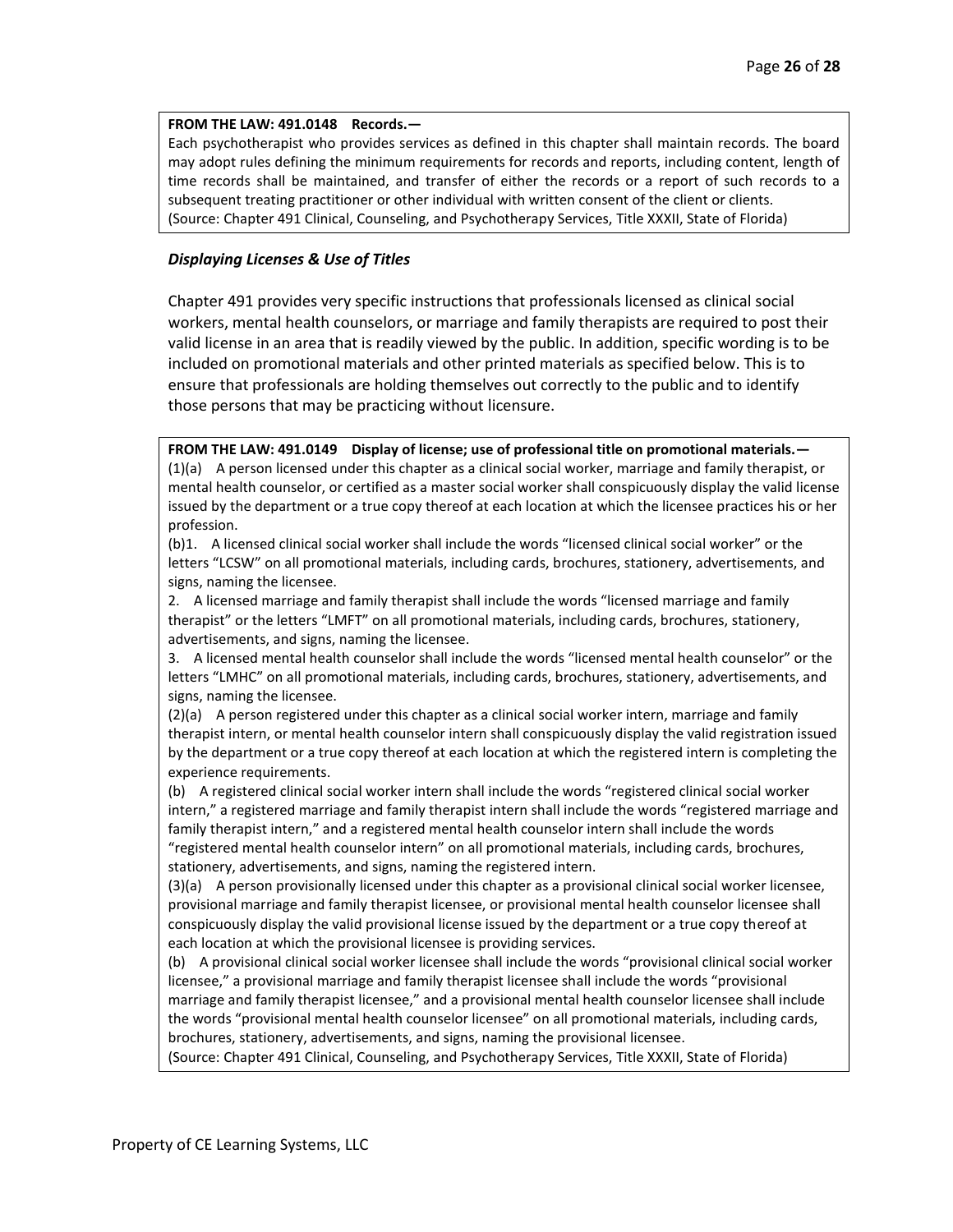## *Use of the Title of Social Work*

Social workers are strictly prohibited from practicing clinical social work without the appropriate licensure discussed in Chapter 491. Promoting one's self as a social worker constitutes a first degree misdemeanor unless the practitioner possesses a bachelor's or master's degree from a CSWE accredited school or other university/college determined by CSWE's Foreign Equivalency Determination Service to be the equivalent of a CSWE accredited program in social work. Exceptions to this rule exist and should be reviewed in the full text of Chapter 491.